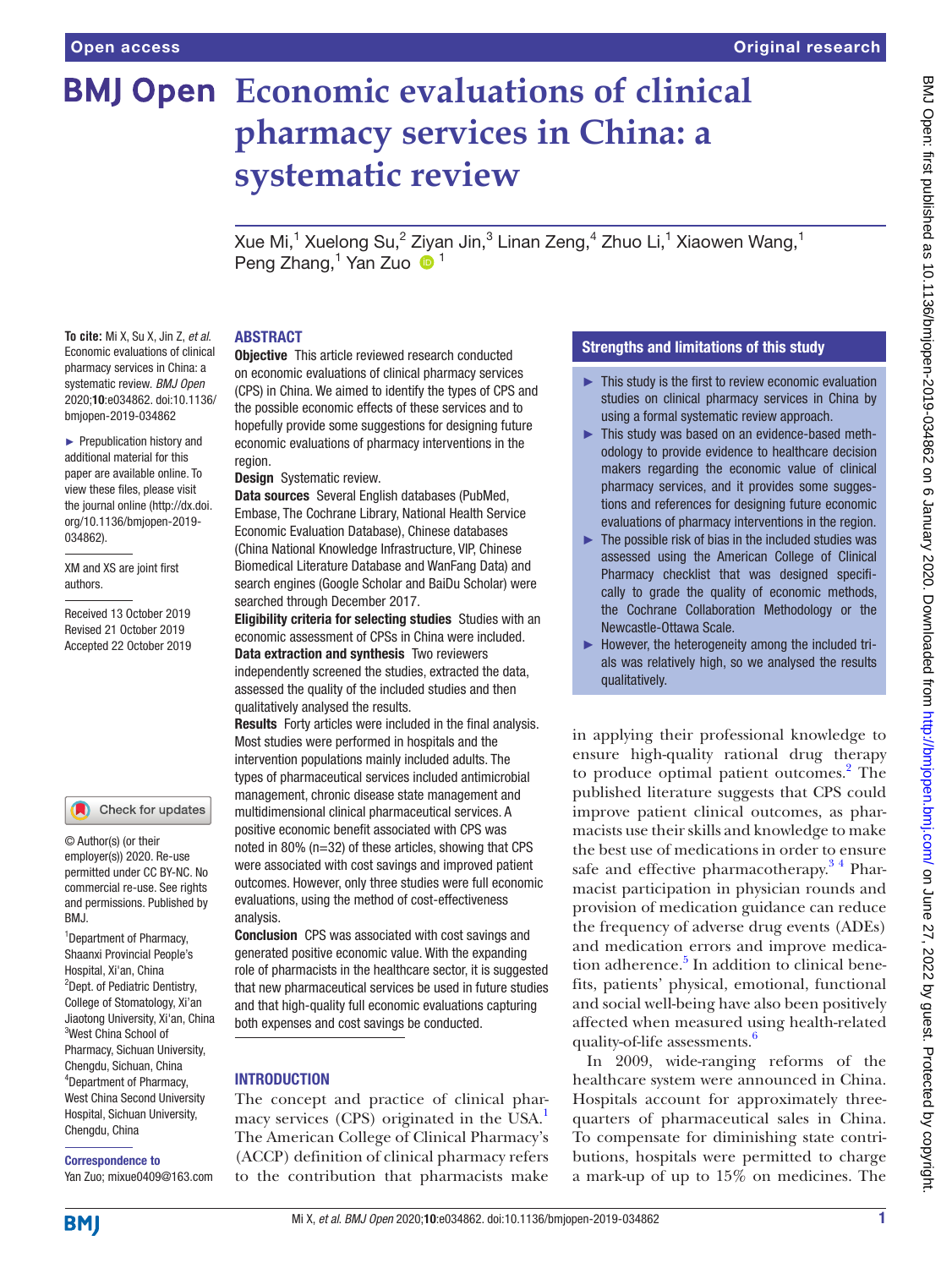#### Open access

mark-up has had serious consequences. Doctors' salaries and bonuses were linked to drug sales, spurring excessive and inappropriate prescriptions.<sup>7</sup> In 2009, this system of mark-ups was abolished, and billions of yuan were poured into the public system, which aimed to control China's increasing health expenditure to provide affordable healthcare.<sup>[7](#page-11-5)</sup> However, healthcare costs have continued to rise in China, which means that healthcare institutions need to identify and adopt efficient ways to control these costs. Although CPS have been developed in China and play an important role in improving patients' clinical outcomes, faced with limited resources and skyrocketing healthcare costs, healthcare policy-makers haven grown increasingly focused on the economic effectiveness and cost of services.

Economic evaluations play an important role in informing resource allocation decision and lead to the provision of information to public policy-makers and healthcare payers about the good value for the invested money afforded by a healthcare programme.<sup>[8](#page-11-6)</sup> Published evidence of the economic value of CPS is an important resource, which can be used to justify pharmacist-led programmes and can also improve net revenue by reducing medical expenses. Beyond that, economic evaluations can also help improve the quality of CPS by guiding the choice of the most effective and cost-effective pharmacy programmes.<sup>9-11</sup>

China became interested in CPS as early as 1962; however, due to the economic and political climate, CPS were finally developed in the 21st century. While still in the early stages of development, CPS are becoming firmly established with the support of China's Ministry of Health (MoH) of the People's Republic of China.<sup>[12](#page-11-8)</sup> In 2011, the MoH issued a policy that all secondary and tertiary hospitals should have at least three and five full-time clinical pharmacists, respectively. Furthermore, pharmacists needed to be trained in infectious diseases to be able to give guidance and approval for restricted antimicrobial use.<sup>13</sup> In 2018, the MoH indicated that pharmacists have the ultimate responsibility for prescription review.<sup>[14](#page-11-10)</sup> The role of the pharmacist is becoming increasingly important, but whether and how to 'pay pharmacists for patient care' is still an area of debate.

In China, many significant original studies have been published about the measurement of the economic impact of CPS. To date, no study has reviewed economic evaluation studies on CPS in China using a formal systematic review approach. The objective of this study was to review these studies, to identify the types of CPS and the possible economic effects of these services in China, and to provide evidence of the economic value of CPS to healthcare decision makers. Additionally, this study provides some suggestions and references for designing future economic evaluations of pharmacy interventions in the region.

# **METHOD**

This study was largely based on the Preferred Reporting Items for Systematic Reviews and Meta-Analyses (PRISMA) guidelines for reporting systematic reviews.<sup>15</sup> The PRISMA checklist is shown in the [online supplementary file](https://dx.doi.org/10.1136/bmjopen-2019-034862).

## Inclusion criteria

### **Participants**

Any patient group and the associated prescriptions were included.

#### Intervention

All CPS performed by a pharmacist or team of pharmacists were considered interventions. In this review, the term intervention conforms to the unabridged ACCP definition of a clinical pharmaceutical intervention, in which pharmacists provide patient care that optimises medication therapy and disease prevention and promotes health.<sup>[2](#page-11-1)</sup>

#### **Outcomes**

The primary outcome was a full or partial economic assessment of the cost to provide a service. A full economic evaluation was conducted using four techniques: cost-minimisation analysis, cost-effectiveness analysis, cost-utility analysis and cost–benefit analysis. Partial economic evaluations were considered in terms of costs and consequences.<sup>[16](#page-11-12)</sup>

#### Study design

Randomised controlled trials, semirandomised controlled trials, non-randomised controlled trials, cohort studies and before-and-after studies were included.

#### **Setting**

The research sites were in China.

#### Language

The articles were published in English or Chinese.

#### Exclusion criteria

Studies were excluded that evaluated only humanistic or clinical outcomes without an economic assessment; studies published in abstract form only or unoriginal work (letters or reviews) were also excluded. When full texts of the studies were unavailable, they were also excluded, and repeated publications were excluded.

#### Search strategy

Relevant studies were identified by electronically searching the following databases: English databases (PubMed, Embase, the Cochrane Library, National Health Service Economic Evaluation Database), Chinese databases (China National Knowledge Infrastructure, WanFang Database, Chinese Biomedical Literature Database, VIP Database for Chinese Technical Periodicals) and search engines (Google Scholar and Bai Du Scholar). Articles were retrieved from the date of the inception of the database to 24 December 2017. In addition, the bibliographies of relevant identified articles were manually searched. The search terms combined the Medical Subject Headings (MeSH) headings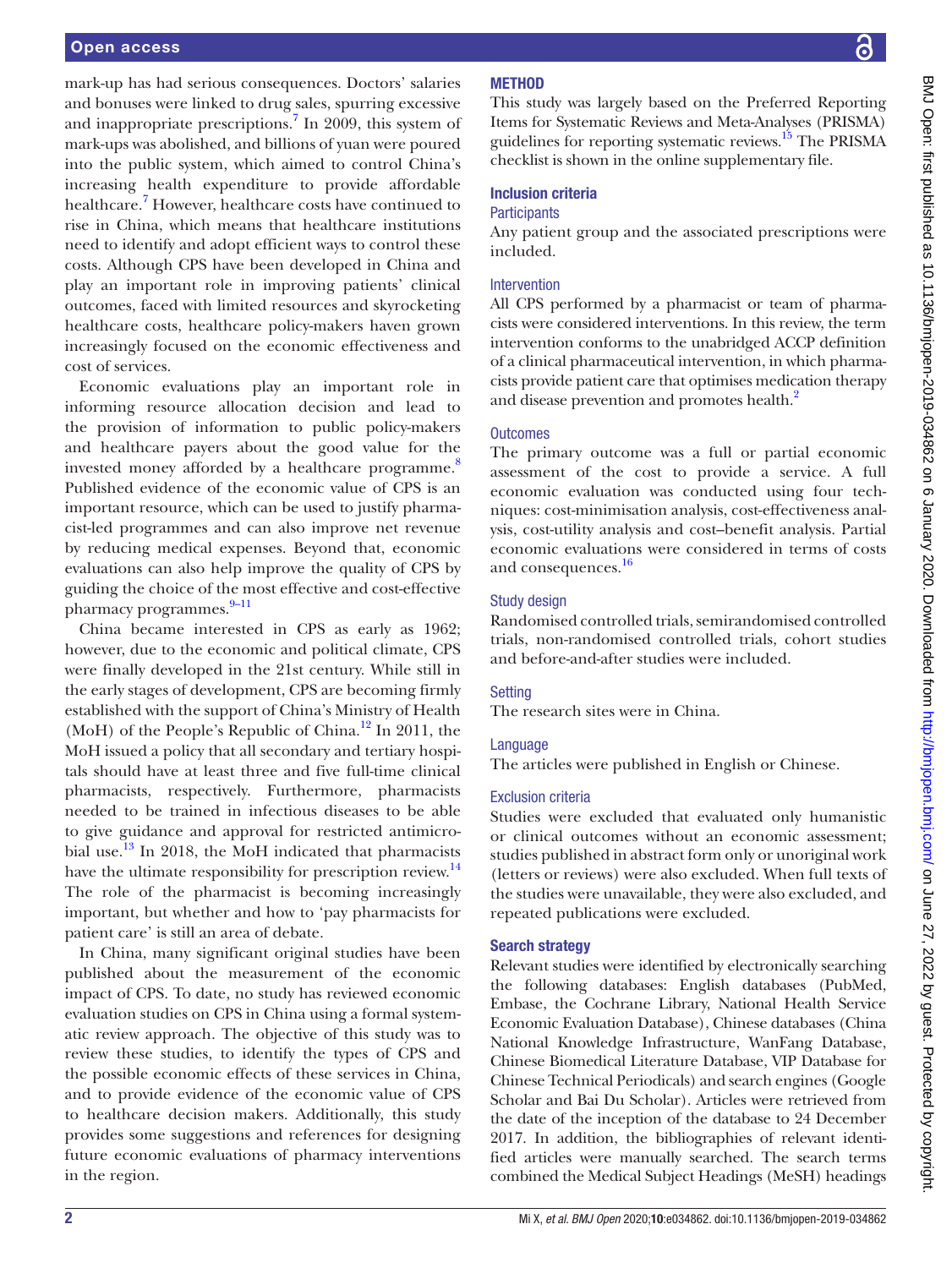with free-text words, including 'clinical pharmacy', 'pharmaceutical services', 'pharmaceutical care', 'pharmacy service', 'pharmacist', 'economic evaluation', 'cost-utility analysis', 'cost–benefit analysis' and 'cost-effectiveness analysis'. More details about the search strategy can be found in the attachment (shown in [online supplementary file\)](https://dx.doi.org/10.1136/bmjopen-2019-034862).

#### Study selection and data extraction

Two study investigators independently screened and crosschecked all articles and extracted the data. In instances of disagreement, two reviewers resolved their differences of opinion by discussion to reach a consensus or consulted a third independent investigator to reach a consensus. Study selection was based on titles and abstracts, and the full texts were read after excluding obviously unrelated studies to make the ultimate decision regarding whether the study would be included. The extracted data included: the study design, setting, population, sample size, type of intervention, type of economic evaluation and economic outcomes.

#### Study appraisal and analysis

The assessment of study quality was performed with the checklist from the ACCP that was designed specifically to grade the quality of the economic methods used, which included three assessment items: (1) the description of the comparator group used; (2) the evaluation and description of the programme costs; and (3) the evaluation and description of the outcomes.<sup>9</sup> Studies were considered 'good quality' when they met all three criteria. Studies that lacked a comparator or had multiple or fatal flaws were determined to be 'poor quality'. All other studies were labelled 'fair quality' if they only contained an evaluation and description of the economic outcomes. In addition, we assessed the risk of bias in the included studies. The included randomised controlled trials (RCTs) were assessed using the Cochrane risk-of-bias criteria.<sup>17</sup> The cohort and before-and-after studies were assessed using the Newcastle-Ottawa Scale (NOS), which uses the semiquantisation star system with a full score of 9 stars, and the content evaluated includes the study selection, comparability and outcome. On the NOS, ≥7 stars indicates good quality, 5–7 stars indicates intermediate quality and  $\leq 4$ stars indicates poor quality.<sup>[18](#page-11-14)</sup>

The heterogeneity of the results prevented a combined statistical analysis, so a qualitative analysis was carried out in this review to classify these articles by the type of CPS, setting and different perspectives, and to analyse the economic impact, existing research status and problems.

#### Patients and public involvement statement

Patients and the public were not involved in this study.

#### **RESULTS**

A total of 2438 relevant papers were obtained from the search, of which 608 were excluded because they were duplicates. Based on the abstracts, 1764 were excluded because they were irrelevant (n=792), did not include



<span id="page-2-0"></span>Figure 1 Literature search method and screening results.

an intervention (n=431) or were reviews (n=541). Of the remaining 66 articles, 26 articles were excluded from the review because they evaluated only humanistic or clinical outcomes without an economic assessment. A total of 40 studies met the inclusion criteria for the review. The screening process and results are shown in [figure](#page-2-0) 1.

#### Basic characteristics and risk of bias in included studies

The number of studies on this topic has gradually increased since 2010. The study designs were divided into RCTs (n=13), cohort studies (n=16) and before-and-after intervention studies (n=11). Among the included studies, 38 (95%) were conducted in hospitals, while the others were performed in clinics or community pharmacies. The research population mainly focused on adults, and only one study focused entirely on a paediatric population. All of these studies had a concurrent or historical control and were conducted from the perspective of the hospital. Four studies (10%) were deemed to be 'good quality', while the others were described as being 'fair quality' as they only evaluated and described the economic outcomes, such as the drug or hospitalisation cost savings. The characteristics of the 40 included studies are summarised in [table](#page-3-0) 1.

The results of the assessment of the risk of bias in the RCTs are shown in [table](#page-8-0) 2. The bias of risk with regard to the 'blinding of participants and personnel (performance bias)' and the 'blinding of outcome assessment (detection bias)' were high in the included RCTs (because the pharmacist must interact with the patient face to face to provide give drug-use guidance according to each patient's condition). In addition, 'random sequence generation (selection bias)' and 'allocation concealment (selection bias)' had high levels of the risk of bias in almost all the included RCTs; they reported that a randomisation method was employed but do not clearly describe it. The risk-of-bias assessments in the cohort and before-and-after studies showed that 18.5% (n=5) of the studies were 'good quality', while the others (n=22, 81.5%) were 'intermediate quality'. The results of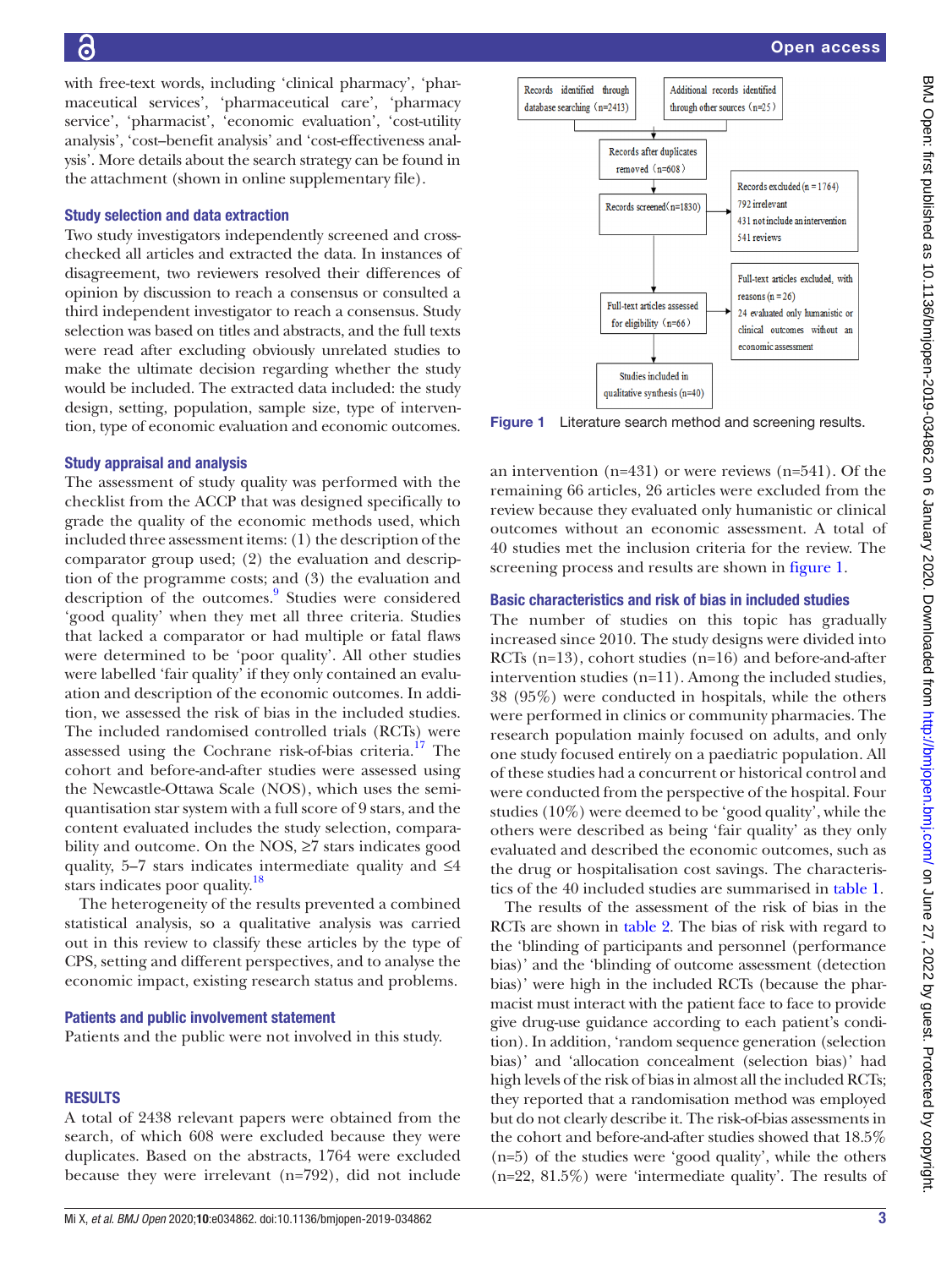<span id="page-3-0"></span>

|                                                                 | economic<br>Quality of<br>method             |                                                            |                                                                                                                                                                                                                                                      |                                                                                                                                                    |                                                                                                                                                                                                                                          |                                                                                                                                                                                        |                                                                                                                                                     |                                                                                                                                                |                                                                                                                                                                                  |                                                                     | Continued |
|-----------------------------------------------------------------|----------------------------------------------|------------------------------------------------------------|------------------------------------------------------------------------------------------------------------------------------------------------------------------------------------------------------------------------------------------------------|----------------------------------------------------------------------------------------------------------------------------------------------------|------------------------------------------------------------------------------------------------------------------------------------------------------------------------------------------------------------------------------------------|----------------------------------------------------------------------------------------------------------------------------------------------------------------------------------------|-----------------------------------------------------------------------------------------------------------------------------------------------------|------------------------------------------------------------------------------------------------------------------------------------------------|----------------------------------------------------------------------------------------------------------------------------------------------------------------------------------|---------------------------------------------------------------------|-----------|
|                                                                 |                                              |                                                            | Fair                                                                                                                                                                                                                                                 |                                                                                                                                                    | Fair                                                                                                                                                                                                                                     | Fair                                                                                                                                                                                   |                                                                                                                                                     |                                                                                                                                                | Fair                                                                                                                                                                             | Fair                                                                |           |
|                                                                 | Results                                      |                                                            | $($ US\$832.0±373.0 vs US\$943.9±412.0).<br>US\$1729.6±773.7). Cost of antibiotics<br>significantly lower compared with the<br>control group (US\$1442.3±684.9 vs<br>The total costs of hospitalisation<br>in the intervention group were<br>P<0.05. | The cost of antibiotics in the intervention Fair<br>group was lower compared with the<br>control group (¥177.59±18.11 vs<br>¥315.33±25.46. P<0.05. | versus control group 15.26%±00.64%.<br>antibiotics in total medical expenses:<br>¥156.82±11.35 versus control group<br>intervention group 10.26%±0.21%<br>¥304.27±19.92; the proportion of<br>Antibiotics: intervention group<br>P<0.05. | ¥312.43±13.25; total hospitalisation:<br>intervention group ¥5200±43 versus<br>control group ¥7500±102. P<0.05.<br>¥30.53±4.22 versus control group<br>Antibiotics: intervention group | The cost of antibiotics in the intervention Fair<br>group was lower compared with the<br>control group (¥1962.2±261.8 vs<br>¥2671.8±316.7). P<0.05. | The cost of antibiotics in the intervention Fair<br>the control group (¥134.8±2.89 vs<br>group was lower compared with<br>¥365±23.89). P<0.05. | Total costs of treatment: preintervention<br>preintervention ¥534.25±151.37 versus<br>¥1919.65±575.14. Cost of antibiotics:<br>¥233.94±149.32. P<0.05.<br>¥2578.16±511.83 versus | Antibiotics: preintervention ¥295.34<br>versus ¥46.41. P<0.05.      |           |
|                                                                 | Outcomes<br>measure                          |                                                            | hospitalisation and<br>cost of antibiotics<br>Total costs of                                                                                                                                                                                         | Cost of antibiotics                                                                                                                                | of antibiotics in total<br>and the proportion<br>Cost of antibiotics<br>medical expenses                                                                                                                                                 | hospitalisation and<br>cost of antibiotics<br>Total costs of                                                                                                                           | Cost of antibiotics                                                                                                                                 | Cost of antibiotics                                                                                                                            | treatment and cost<br>Total costs of<br>of antibiotics                                                                                                                           | Cost of antibiotics                                                 |           |
|                                                                 | evaluation<br>economic<br>$\mathsf{Type}$ of |                                                            | evaluations<br>economic<br>Partial                                                                                                                                                                                                                   | evaluations<br>economic<br>Partial                                                                                                                 | evaluations<br>economic<br>Partial                                                                                                                                                                                                       | evaluations<br>economic<br>Partial                                                                                                                                                     | evaluations<br>economic<br>Partial                                                                                                                  | evaluations<br>economic<br>Partial                                                                                                             | evaluations<br>economic<br>Partial                                                                                                                                               | evaluations<br>economic<br>Partial                                  |           |
|                                                                 | intervention(s)<br>Pharmacist's              |                                                            | clinical team of nurses<br>Control was absence<br>recommendations to<br>Pharmacist making<br>and physicians.<br>of pharmacist<br>involvement                                                                                                         | monitoring; advised<br>changes in therapy;<br>pharmaceutical<br>Provided DI,                                                                       | advised changes in<br>of antibiotics and<br>Attended rounds;<br>guided the use<br>therapy                                                                                                                                                | operation monitoring<br>therapy; provided DI<br>to advise antibiotic<br>Attended rounds;<br>reviewed sterile                                                                           | reviewed prescriptions<br>pharmaceutical care<br>to advise antibiotic<br>therapy; provided<br>Attended rounds;                                      | consultation; attended<br>antibiotics; provided<br>guidelines for using<br>DI, pharmaceutical<br>Established<br>rounds                         | information; reviewed<br>satisfaction of patient<br>Provided antibiotic<br>prescriptions;<br>investigated                                                                        | Advised antibiotic<br>therapy                                       |           |
|                                                                 | Study period                                 |                                                            | 2009-April<br>2010<br>yluly                                                                                                                                                                                                                          | September 2013-<br>September 2015                                                                                                                  | August 2014-<br>August 2016                                                                                                                                                                                                              | $2015 - July$<br>$\frac{3}{2}$<br>2016                                                                                                                                                 | August 2014-<br><b>ust 2015</b><br>Augu                                                                                                             | $2014 - J$ une<br><b>June</b><br>2015                                                                                                          | January 2014-<br>January 2016                                                                                                                                                    | September 2013<br>September<br>2012, July 2013-<br>$2012 -$<br>July |           |
| Characteristic of studies eligible for inclusion in this review | Simple size<br>(O)                           |                                                            | 354 (176/178)                                                                                                                                                                                                                                        | 500 (250/250)                                                                                                                                      | 380 (190/190)                                                                                                                                                                                                                            | 200                                                                                                                                                                                    | 200 (100/100)                                                                                                                                       | 160 (80/80)                                                                                                                                    | 800 (400/400)                                                                                                                                                                    | 244 (122/122)                                                       |           |
|                                                                 | patients<br>Setting/                         |                                                            | Hospital/<br>adults                                                                                                                                                                                                                                  | Hospital/<br>adults                                                                                                                                | Hospital/<br>adults                                                                                                                                                                                                                      | Hospital/<br>adults                                                                                                                                                                    | Hospital/<br>adults                                                                                                                                 | Hospital/<br>adults                                                                                                                            | Hospital/<br>adults                                                                                                                                                              | Hospital/<br>adults                                                 |           |
|                                                                 | Study design                                 | Antimicrobial management (type of pharmaceutical services) | controlled trial<br>Randomised                                                                                                                                                                                                                       | controlled trial<br>Randomised                                                                                                                     | controlled trial<br>Randomised                                                                                                                                                                                                           | controlled trial<br>Randomised                                                                                                                                                         | controlled trial<br>Randomised                                                                                                                      | controlled trial<br>Randomised                                                                                                                 | Retrospective<br>cohort study                                                                                                                                                    | Retrospective<br>cohort study                                       |           |
| Table <sub>1</sub>                                              | Author/year                                  |                                                            | Shen et al<br>2011 <sup>19</sup>                                                                                                                                                                                                                     | Yang 2016 <sup>20</sup>                                                                                                                            | Xu 2017 <sup>21</sup>                                                                                                                                                                                                                    | He et al 2017 <sup>22</sup>                                                                                                                                                            | Wang 2017 <sup>23</sup>                                                                                                                             | Kadier and<br>Tan 2016 <sup>24</sup>                                                                                                           | Peng 2017 <sup>25</sup>                                                                                                                                                          | Cai et al<br>2015 <sup>26</sup>                                     |           |

BMJ Open: first published as 10.1136/bmjopen-2019-034862 on 6 January 2020. Downloaded from <http://bmjopen.bmj.com/> an June 27, 2022 by guest. Protected by copyright.

BMJ Open: first published as 10.1136/bmjopen-2019-034862 on 6 January 2020. Downloaded from http://bmjopen.bmj.com/ on June 27, 2022 by guest. Protected by copyright.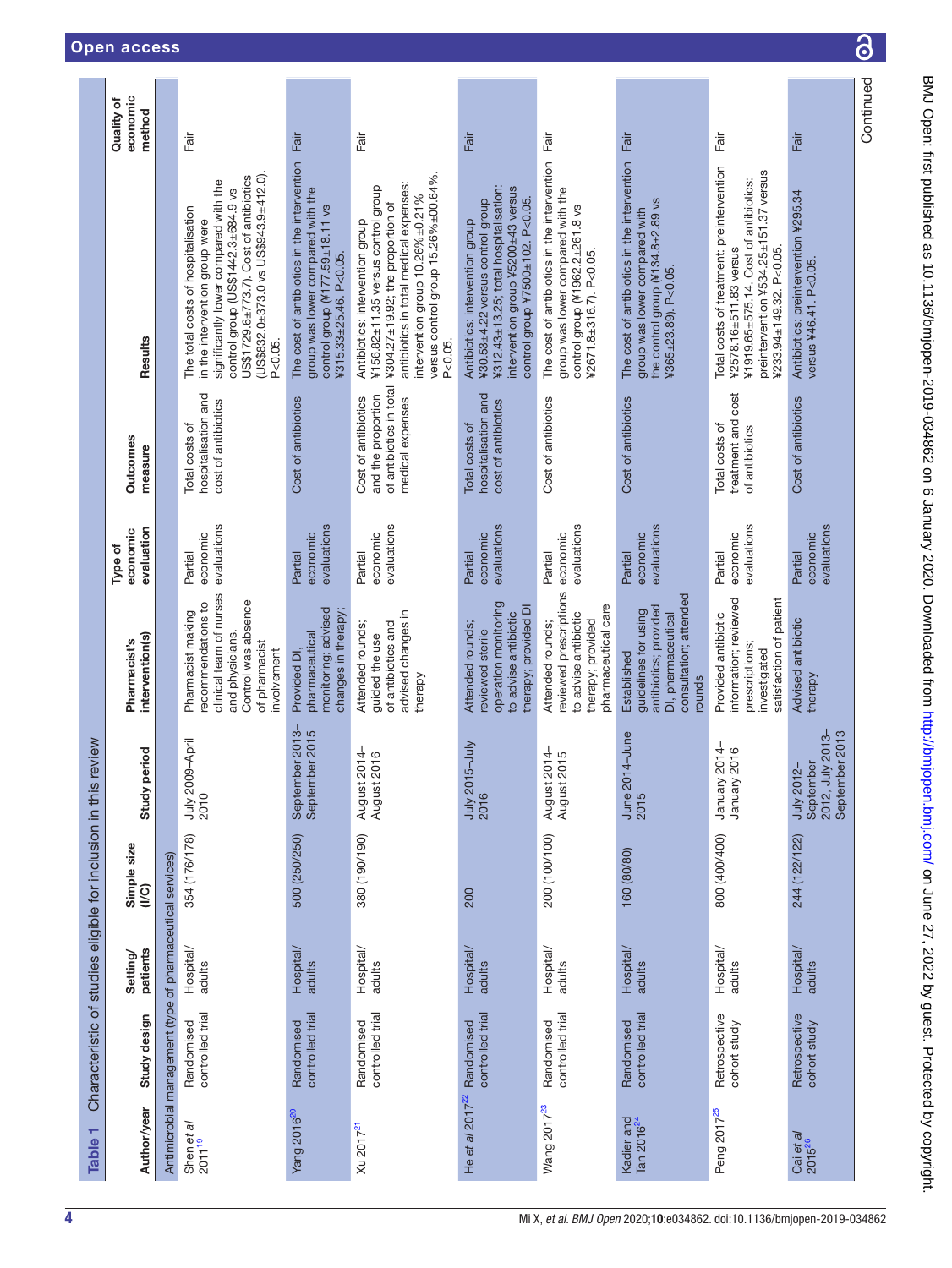|                   | economic<br>Quality of<br>method  |                                                                                                                               |                                                                                                                                    |                                                                                                                         |                                                                                                                                                                                                                               |                                                                                                                                                       |                                                                                                                                                                                                                                                                                                                                                                                                                                                              |                                                                                                                                                    | Continued                                                                          |
|-------------------|-----------------------------------|-------------------------------------------------------------------------------------------------------------------------------|------------------------------------------------------------------------------------------------------------------------------------|-------------------------------------------------------------------------------------------------------------------------|-------------------------------------------------------------------------------------------------------------------------------------------------------------------------------------------------------------------------------|-------------------------------------------------------------------------------------------------------------------------------------------------------|--------------------------------------------------------------------------------------------------------------------------------------------------------------------------------------------------------------------------------------------------------------------------------------------------------------------------------------------------------------------------------------------------------------------------------------------------------------|----------------------------------------------------------------------------------------------------------------------------------------------------|------------------------------------------------------------------------------------|
|                   |                                   |                                                                                                                               | Fair                                                                                                                               | Fair                                                                                                                    | Fair                                                                                                                                                                                                                          | in5⊒                                                                                                                                                  | Fair                                                                                                                                                                                                                                                                                                                                                                                                                                                         | Fair                                                                                                                                               |                                                                                    |
|                   | Results                           | Drugs: preintervention ¥7423±101 versus Fair<br>¥3674±102. Antibiotics: preintervention<br>¥2476±245 versus ¥487±243. P<0.05. | preintervention ¥622.60 versus ¥176.19.<br>265.50 versus ¥8724.70. Antibiotics:<br>Hospitalisation: preintervention ¥11<br>P<0.05. | Drugs: preintervention ¥3742±657 versus<br>¥2124±465. Antibiotics: preintervention<br>¥1051±243 versus ¥529±87. P<0.05. | The cost of antibiotics in the intervention<br>with the control group (¥2037 vs ¥3955).<br>group was significantly lower compared<br>The total costs of treatment (¥5081 vs<br>¥6379). The ratio (40.7% vs 62.0%).<br>P<0.05. | Antibiotics: preintervention ¥423 versus<br>¥320. Medicine: preintervention ¥1304<br>Hospitalisation: no obvious difference.<br>versus ¥1018. P<0.05. | The cost of antibiotics in the intervention<br>with the control group (¥2756.25±653.21<br>vs ¥4156.25±811.28). Total costs<br>group was significantly lower compared<br>vs 38.43±5.16%). The cost of drugs/<br>of antibiotics/drugs (33.55%±5.01%<br>hospitalisation (¥8213.72±1479.33<br>vs ¥10 812.65±1756.28). The cost<br>¥5489.75±1203.47). Total costs of<br>hospitalisation (37.8%±6.75% vs<br>of drugs (¥3105.75±1123.54 vs<br>50.77±8.78%). P<0.05. | Hospitalisation: preintervention ¥4893.5<br>versus ¥4059.9, ¥833.6 saved. P<0.05.<br>Drugs: preintervention ¥1650 versus<br>¥1162.5, ¥487.5 saved. | Antibiotics: preintervention<br>¥1859.09±259.68. P<0.05.<br>¥2504.61±314.49 versus |
|                   | Outcomes<br>measure               | drugs and cost of<br>Total costs of<br>antibiotics                                                                            | hospitalisation and<br>cost of antibiotics<br>Total costs of                                                                       | drugs and cost of<br>Total costs of<br>antibiotics                                                                      | Cost of antibiotics,<br>treatment and the<br>total costs of<br>ratio                                                                                                                                                          | Cost of antibiotics,<br>hospitalisation<br>medicine and                                                                                               | drugs, antibiotics<br>hospitalisation,<br>Total costs of<br>and the ratio                                                                                                                                                                                                                                                                                                                                                                                    | hospitalisation and<br>Total costs of<br>drugs                                                                                                     | Cost of antibiotics                                                                |
|                   | evaluation<br>economic<br>Type of | evaluations<br>economic<br>Partial                                                                                            | evaluations<br>economic<br>Partial                                                                                                 | evaluations<br>economic<br>Partial                                                                                      | evaluations<br>economic<br>Partial                                                                                                                                                                                            | evaluations<br>economic<br>Partial                                                                                                                    | evaluations<br>economic<br>Partial                                                                                                                                                                                                                                                                                                                                                                                                                           | evaluations<br>economic<br>Partial                                                                                                                 | evaluations<br>economic<br>Partial                                                 |
|                   | intervention(s)<br>Pharmacist's   | reviewed prescriptions<br>to manage antibiotic<br>Attended rounds;<br>therapy                                                 | Reviewed medical<br>records to advise<br>therapy;                                                                                  | reviewed prescriptions<br>alternative therapies<br>to provide DI, and<br>Attended rounds;<br>suggestions for            | provided DI; reviewed<br>medical records to<br>of antibiotics and<br>Attented rounds;<br>guided the use<br>advise therapy                                                                                                     | Advised changes in<br>therapy                                                                                                                         | monitoring, discharge<br>alternative therapies;<br>suggestions for<br>pharmaceutical<br>education, and<br>reported ADR<br>Provided                                                                                                                                                                                                                                                                                                                           | advised antibiotic<br>Attended rounds,<br>therapy                                                                                                  | Provided DI, analysis<br>of drug use                                               |
|                   | period<br>Study                   | $2015 - June$<br>June 2016<br>March<br>March<br>2015, N<br>2016-J                                                             | December 2009,<br>June 2010-May<br>January 2009-<br>2011                                                                           | Ind 2014<br>2013a                                                                                                       | January 2013-<br>December 2015                                                                                                                                                                                                | 2009 and 2010                                                                                                                                         | 2011 and 2012                                                                                                                                                                                                                                                                                                                                                                                                                                                | September 2009–<br>July 2010                                                                                                                       | January 2014,<br>February 2014–<br>February 2015<br>January 2013-                  |
|                   | Simple size<br>(O)                | 80 (40/40)                                                                                                                    | 968 (420/548)                                                                                                                      | (1200/1200)<br>2400                                                                                                     | (1148/1152)<br>2300                                                                                                                                                                                                           | 200 (100/100)                                                                                                                                         | 160 (80/80)                                                                                                                                                                                                                                                                                                                                                                                                                                                  | 148 (71/77)                                                                                                                                        | 360 (180/180)                                                                      |
|                   | patients<br>Setting/              | Hospital/<br>adults                                                                                                           | Hospital/<br>adults                                                                                                                | Hospital/<br>adults                                                                                                     | Hospital/<br>adults                                                                                                                                                                                                           | Hospital/<br>adults                                                                                                                                   | Hospital/<br>adults                                                                                                                                                                                                                                                                                                                                                                                                                                          | Hospital/<br>adults                                                                                                                                | Hospital<br>adults                                                                 |
| Continued         | Study design                      | Retrospective<br>cohort study                                                                                                 | Retrospective<br>cohort study                                                                                                      | Retrospective<br>cohort study                                                                                           | Retrospective<br>cohort study                                                                                                                                                                                                 | Retrospective<br>cohort study                                                                                                                         | Retrospective<br>cohort study                                                                                                                                                                                                                                                                                                                                                                                                                                | Retrospective<br>cohort study                                                                                                                      | Retrospective<br>cohort study                                                      |
| ٣<br><b>Table</b> | Author/year                       | Ren and Pu<br>2016 <sup>27</sup>                                                                                              | Zhang et al<br>2013 <sup>28</sup>                                                                                                  | Du 2016 <sup>29</sup>                                                                                                   | Xu 2016 <sup>30</sup>                                                                                                                                                                                                         | Lv et al 2011 $31$                                                                                                                                    | Huang et al<br>2014 <sup>32</sup>                                                                                                                                                                                                                                                                                                                                                                                                                            | Liu et al<br>$2011^{33}$                                                                                                                           | Hao 2016 <sup>34</sup>                                                             |

ි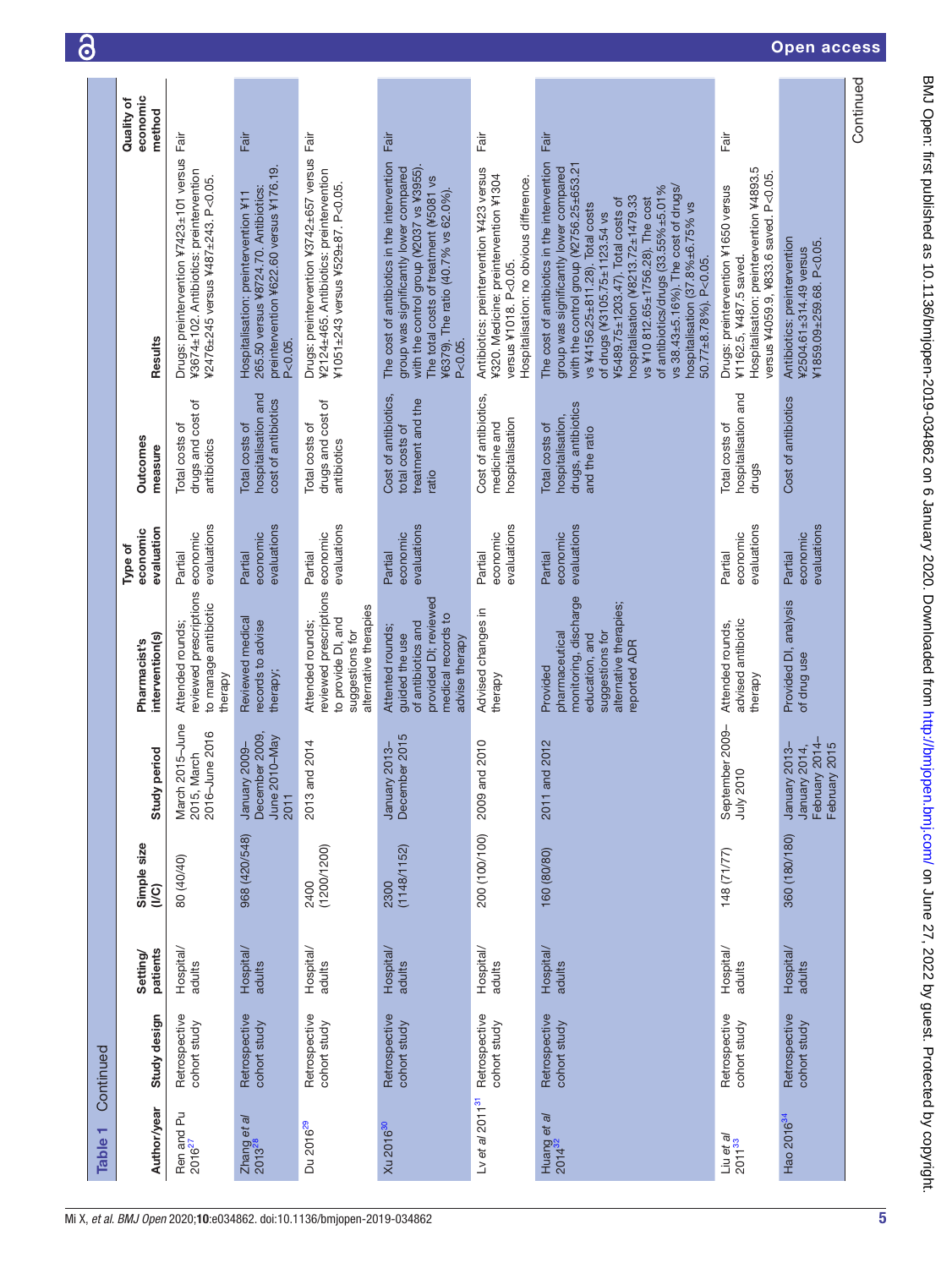|           | economic<br>Quality of<br>method  |                                                                                                                                                                                          |                                                                                                                                                       |                                                                                                                       |                                                                                            |                                                                                                     |                                                                                                                                 |                                                                                                                                                                                                                   |                                  | Good                                                                                           | Good                                                                                                                                                                                    | Continued |
|-----------|-----------------------------------|------------------------------------------------------------------------------------------------------------------------------------------------------------------------------------------|-------------------------------------------------------------------------------------------------------------------------------------------------------|-----------------------------------------------------------------------------------------------------------------------|--------------------------------------------------------------------------------------------|-----------------------------------------------------------------------------------------------------|---------------------------------------------------------------------------------------------------------------------------------|-------------------------------------------------------------------------------------------------------------------------------------------------------------------------------------------------------------------|----------------------------------|------------------------------------------------------------------------------------------------|-----------------------------------------------------------------------------------------------------------------------------------------------------------------------------------------|-----------|
|           | Results                           | Fair<br>Total costs of treatment: preintervention<br>preintervention ¥533.10±260.55 versus<br>¥1920.42±576.30. Cost of antibiotics:<br>¥234.50±150.20. P<0.05.<br>¥2576.25±512.47 versus | Fair<br>Antibiotics: preintervention ¥542.2±168.3<br>versus ¥267.4±154.5. Average course:<br>preintervention 4.5±1.1 d versus 3.4±0.9<br>d. P < 0.05. | Fair<br>Hospitalisation: preintervention<br>¥2560.70±229.40. P<0.05.<br>¥3105.60±285.20 versus                        | Fair<br>Antibiotics: preintervention<br>¥4208.19±650.04. P<0.05.<br>¥6950.50±981.58 versus | Fair<br>$*1591.4 \pm 300.2$ versus $*1102.4 \pm 298.5$ .<br>Antibiotics: preintervention<br>P<0.05. | Total costs of quinolones: preintervention Fair<br>¥36.2 thousands versus ¥24.4<br>thousands.                                   | Fair<br>Comparison of the 2013 data with those<br>of 2010 showed that average antibiotic<br>cost decreased by 246.94 dollars; the<br>cost of antibiotics as a percentage of<br>total drug cost decreased by 27.7% |                                  | Intervention group: 684.82±805.97<br>was better than control group<br>1376.01±2063.37. P<0.05. | E=1627.9 vs 2654.6; p<0.05); sensitivity<br>effectiveness ratio was significantly<br>lower than the control group (C/<br>analysis (C/E=1557.5 vs 2570.0)<br>The observation group cost- |           |
|           | Outcomes<br>measure               | treatment and cost<br>Total costs of<br>of antibiotics                                                                                                                                   | Cost of antibiotics,<br>and the average<br>course of use of<br>antibiotics                                                                            | hospitalisation<br>Total costs of                                                                                     | Cost of antibiotics                                                                        | Cost of antibiotics                                                                                 | Total costs of<br>quinolones                                                                                                    | antibiotic cost and<br>Total drug cost,<br>antibiotic cost<br>percentage                                                                                                                                          |                                  | Cost-effectiveness<br>analysis                                                                 | Cost-effectiveness<br>analysis                                                                                                                                                          |           |
|           | evaluation<br>economic<br>Type of | evaluations<br>economic<br>Partial                                                                                                                                                       | evaluations<br>economic<br>Partial                                                                                                                    | evaluations<br>economic<br>Partial                                                                                    | evaluations<br>economic<br>Partial                                                         | evaluations<br>economic<br>Partial                                                                  | evaluations<br>economic<br>Partial                                                                                              | evaluations<br>economic<br>Partial                                                                                                                                                                                |                                  | evaluations<br>economic<br>Partial                                                             | Full economic<br>evaluations                                                                                                                                                            |           |
|           | intervention(s)<br>Pharmacist's   | consultation; reviewed<br>Attended rounds;<br>medical records<br>pharmaceutical<br>provided DI                                                                                           | consultation; reviewed<br>antibiotics; provided<br>guidelines for using<br>pharmaceutical<br>prescriptions<br>Established                             | pharmaceutical care<br>optimise antibiotic<br>therapy; provided<br>reviewed medical<br>Attended rounds;<br>records to | reviewed and advised<br>Attended rounds;<br>antibiotic therapy                             | Attended rounds;<br>provided DI                                                                     | consultation; reviewed<br>antibiotics; provided<br>guidelines for using<br>DI, pharmaceutical<br>medical records<br>Established | and guided the use of<br>provided DI; analysed<br>Attended rounds;<br>antibiotics                                                                                                                                 |                                  | on pharmaceutical,<br>care (eg, lectures<br>establishment of<br>Pharmaceutical<br>connection)  | alternative therapies;<br>Provided DI and<br>suggestions for<br>prevented ADR                                                                                                           |           |
|           | period<br>Study                   | and 2010<br>2009                                                                                                                                                                         | and 2013<br>2011                                                                                                                                      | 2014–December<br>2014<br>June 2014, July<br>January 2014-                                                             | and 2015<br>2014                                                                           | and 2012<br>2011                                                                                    | March 2013, June<br>2013–June 2014<br>March 2012-                                                                               | $to$ 2013<br>2010                                                                                                                                                                                                 |                                  | Not report                                                                                     | December 2015<br>July 2015-                                                                                                                                                             |           |
|           | Simple size<br>(1)                | 2400<br>(1200/1200)                                                                                                                                                                      | (2400/2400)<br>4800                                                                                                                                   | 336 (168/168)                                                                                                         | 200 (100/100)                                                                              | 600 (300/300)                                                                                       | (1000/1000)<br>2000                                                                                                             |                                                                                                                                                                                                                   |                                  |                                                                                                | 504 (254/250)                                                                                                                                                                           |           |
|           | patients<br>Setting/              | Hospital/<br>adults                                                                                                                                                                      | Hospital/<br>adults                                                                                                                                   | Hospital/<br>adults                                                                                                   | Hospital/<br>adults                                                                        | Hospital/<br>adults                                                                                 | Hospital/<br>adults                                                                                                             | Hospital/<br>adults                                                                                                                                                                                               |                                  | Clinical/adults 150 (79/71)                                                                    | Hospital/<br>adults                                                                                                                                                                     |           |
| Continued | Study design                      | Retrospective<br>cohort study                                                                                                                                                            | Retrospective<br>cohort study                                                                                                                         | Retrospective<br>cohort study                                                                                         | Before-and-<br>after study                                                                 | Before-and-<br>after study                                                                          | Before-and-<br>after study                                                                                                      | Before-and-<br>after study                                                                                                                                                                                        | Chronic disease state management | controlled trial<br>Randomised                                                                 | controlled trial<br>Randomised                                                                                                                                                          |           |
| Table 1   | Author/year                       | Li and Yang<br>2014 <sup>35</sup>                                                                                                                                                        | Feng 2014 <sup>36</sup>                                                                                                                               | Chu 2016 <sup>37</sup>                                                                                                | Gan 2016 <sup>38</sup>                                                                     | Tao and Hu<br>$2014^{39}$                                                                           | Guo 2015 <sup>40</sup>                                                                                                          | Zhou et al<br>2015 <sup>41</sup>                                                                                                                                                                                  |                                  | $Li$ et al 2011 <sup>42</sup>                                                                  | Chen 2016 <sup>43</sup>                                                                                                                                                                 |           |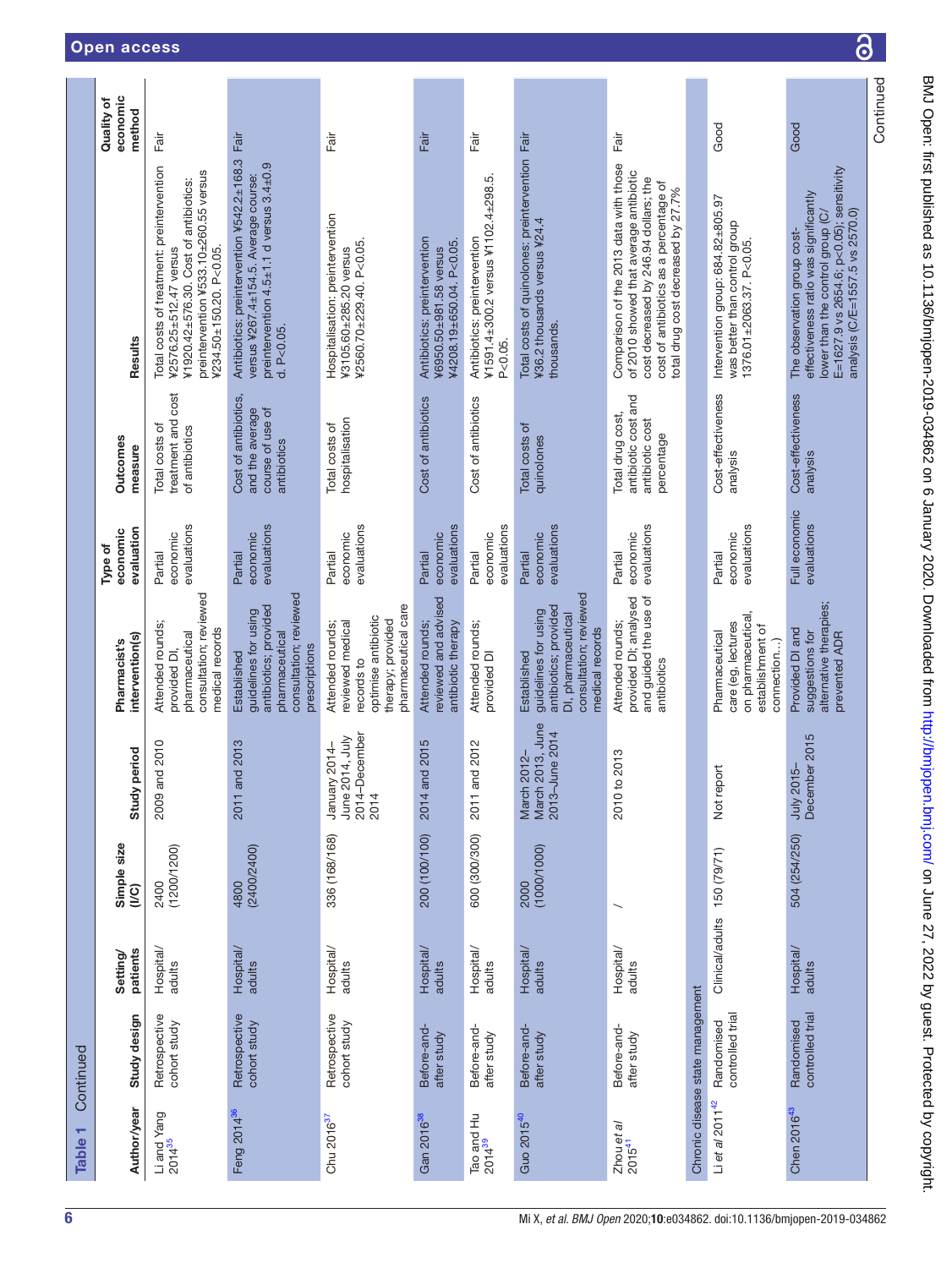| ٣<br><b>Table</b>                   | Continued                                       |                      |                               |                                                                   |                                                                                                                    |                                    |                                                |                                                                                                                                                                                                                                                            |                                  |
|-------------------------------------|-------------------------------------------------|----------------------|-------------------------------|-------------------------------------------------------------------|--------------------------------------------------------------------------------------------------------------------|------------------------------------|------------------------------------------------|------------------------------------------------------------------------------------------------------------------------------------------------------------------------------------------------------------------------------------------------------------|----------------------------------|
| Author/year                         | Study design                                    | patients<br>Setting/ | Simple size<br>$\overline{a}$ | period<br>Study                                                   | intervention(s)<br>Pharmacist's                                                                                    | evaluation<br>economic<br>Type of  | Outcomes<br>measure                            | Results                                                                                                                                                                                                                                                    | economic<br>Quality of<br>method |
| Huang and Hu<br>2013 <sup>44</sup>  | controlled trial<br>Randomised                  | Hospital/<br>adults  | 300 (150/150)                 | December 2012<br>January 2012-                                    | Established guidelines<br>provided DI; advised<br>for using antibiotics;<br>changes in therapy<br>attended rounds; | evaluations<br>economic<br>Partial | Cost of treatment                              | The cost of treatment in the observation<br>(¥33.27±9.36 to ¥25.68±7.24; p<0.05);<br>group was significantly decreased<br>control group (¥33.29±9.55 to<br>¥32.74±9.03; p>0.05)                                                                            | Fair                             |
| Chen and Su<br>2016 <sup>45</sup>   | Retrospective<br>cohort study                   | Hospital/<br>adults  | 80 (40/40)                    | July 2012-July<br>2014                                            | counselling; guided<br>the use of drugs<br>pharmaceutical<br>monitoring and<br>psychological<br>Provided DI,       | evaluations<br>economic<br>Partial | Cost of treatment                              | Cost of treatment: intervention<br>¥11 274.26±5930.28 versus<br>¥14173.49±6293.39.P<0.05.                                                                                                                                                                  | Fair                             |
| Wu et al<br>2016 <sup>46</sup>      | Retrospective<br>cohort study                   | Hospital/<br>adults  | 420 (262/158)                 | September 2014-<br>September 2013-<br>August 2014,<br>August 2015 | ADR), pharmaceutical<br>monitoring; reviewed<br>medical records to<br>Provided DI (eg,<br>advise therapy           | evaluations<br>economic<br>Partial | Cost of drugs                                  | cost of drugs: intervention ¥21 302.4 per<br>228.8 versus ¥6 742 349.8. The average<br>Total costs of drugs: intervention ¥5 581<br>person versus ¥42 673.1 per person.<br>P<0.05.                                                                         | Fair                             |
| Jiang et al<br>$2017^{47}$          | cohort study<br>Prospective                     | Hospital/<br>adults  | 124 (63/61)                   | November 2014-<br>October 2015                                    | pharmaceutical care,<br>discharge education;<br>reviewed medical<br>rounds; provided<br>Attended<br>ecords         | evaluations<br>economic<br>Partial | hospitalisation and<br>Total costs of<br>drugs | the control group (¥8537.76±2835.09<br>significantly lower compared with<br>The total costs of hospitalisation<br>vs ¥10 236.28±3043.82). Costs<br>of drugs (¥4275.10±1123.67 vs<br>in the intervention group were<br>¥5339.77±1024.80). P<0.05.           | Fair                             |
| Xin et al<br>2013 <sup>48</sup>     | Before-and-<br>after study                      | Hospital/<br>adults  | 944 (473/471)                 | December 2012<br>October 2012-<br>January 2012-<br>March 2012,    | reviewed medical<br>Attended rounds;<br>records to advise<br>therapy                                               | evaluations<br>economic<br>Partial | Cost of drugs                                  | Drug: preintervention US\$347.15 versus<br>US\$309.74. P=0.095.                                                                                                                                                                                            | Fair                             |
| Xin et al<br>2014 <sup>49</sup>     | Before-and-<br>after study                      | Hospital/<br>adults  | 849 (429/420)                 | 2013-December<br>June 2013, July<br>January 2013-<br>2013         | monitoring; advised<br>changes in therapy<br>rounds; provided<br>consultation and<br>pharmaceutical<br>Attended    | evaluations<br>economic<br>Partial | Cost of drugs                                  | The drug cost per patient day decreased Fair<br>from €254.74 to € 219.85. P=0.095.                                                                                                                                                                         |                                  |
| Long et al $2014^{50}$              | Before-and-<br>after study                      | Hospital/<br>adults  | $\overline{0}$                | 2011-June<br>March<br>2011                                        | consultation and<br>pharmaceutical<br>Provided DI,<br>dn-wolloy                                                    | Full economic<br>evaluations       | Cost-effectiveness<br>analysis                 | ¥1899.13. The C/E: 22.27 versus 21.98<br>preintervention ¥1899.13 versus<br>The cost of pharmacy service:                                                                                                                                                  | Good                             |
| Chen and<br>Zhao 2014 <sup>51</sup> | Before-and-<br>after study                      | Hospital/<br>adults  | 190                           | June 2011-June<br>2012                                            | follow-up; guided use<br>of drugs for diabetes<br>consultation and<br>pharmaceutical<br>Provided DI,               | Full economic<br>evaluations       | Cost-effectiveness<br>analysis                 | hypoglycaemic effect, antihypertensive<br>157.0, 240.9 and 184.5 respectively;<br>there was a substantial decline than<br>effect and lipid-lowering effect after<br>C/E: the ratio of total effect,<br>before the intervention.<br>intervention was 275.4, | Good                             |
|                                     | Multidimension clinical pharmaceutical services |                      |                               |                                                                   |                                                                                                                    |                                    |                                                |                                                                                                                                                                                                                                                            | Continued                        |

6

BMJ Open: first published as 10.1136/bmjopen-2019-034862 on 6 January 2020. Downloaded from <http://bmjopen.bmj.com/> an June 27, 2022 by guest. Protected by copyright.

BMJ Open: first published as 10.1136/bmjopen-2019-034862 on 6 January 2020. Downloaded from http://bmjopen.bmj.com/ on June 27, 2022 by guest. Protected by copyright.

Open access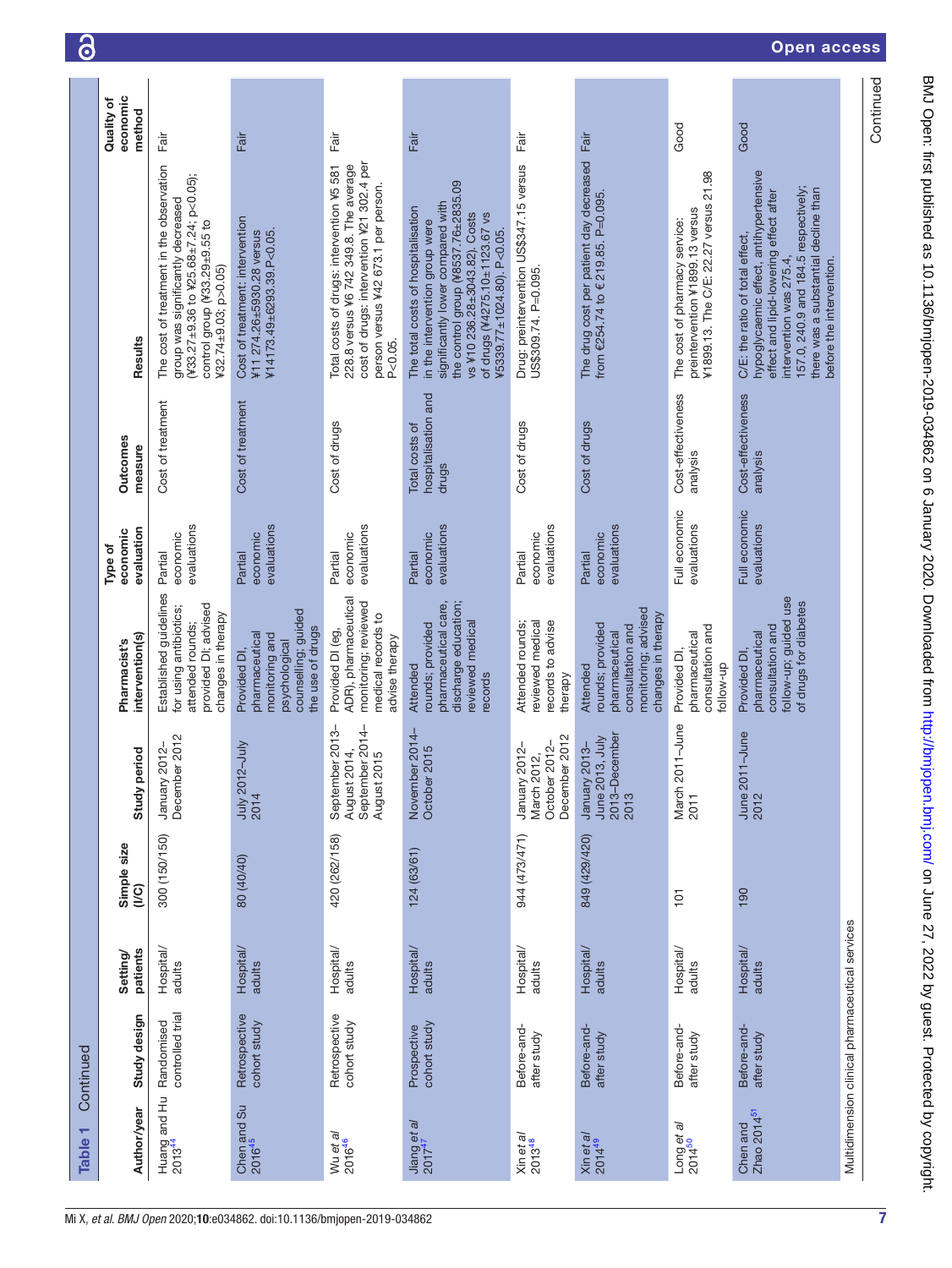|                    | economic<br>Quality of<br>method  | Fair                                                                                                                                                                                                 | Fair                                                                                                                                         | Fair                                                                                                                                             | Fair                                                                                                                                                                     | Fair                                                                 | Fair                                                                                                               | Fair                                                                                                                      |                                                                                                                            |
|--------------------|-----------------------------------|------------------------------------------------------------------------------------------------------------------------------------------------------------------------------------------------------|----------------------------------------------------------------------------------------------------------------------------------------------|--------------------------------------------------------------------------------------------------------------------------------------------------|--------------------------------------------------------------------------------------------------------------------------------------------------------------------------|----------------------------------------------------------------------|--------------------------------------------------------------------------------------------------------------------|---------------------------------------------------------------------------------------------------------------------------|----------------------------------------------------------------------------------------------------------------------------|
|                    | Results                           | Cost of hospitalisation (¥5117.1±2739.1<br>$43343.2 \pm 1833.3$ vs $43462.1 \pm 1929.2$<br>The cost of drugs in the intervention<br>group was lower than control group<br>vs ¥5234.4±2480.9).P>0.05. | hospitalisation cost were not statistically<br>cost of drugs as a percentage of total<br>The cost of hospitalisation and the<br>significant. | The cost of treatment in the observation<br>group was significantly lower than<br>control group. Saved ¥36.25±2.51<br>versus ¥1.24±0.03. P<0.05. | group ¥8465.19±2168.54 versus ¥12<br>797.7±4848.61. Drugs: observation<br>Hospitalisation: observation group<br>440 661.82±5489.48 versus ¥46<br>290.88±3396.18. P<0.05. | TPN: preintervention ¥1021±218 versus<br>¥860±176. P<0.001.          | the two groups were not statistically<br>Cost of drugs and hospitalisation in<br>different.                        | patient-day decreased from US\$347.43<br>Saved US\$40.07/d; the drug cost per<br>to US\$307.36. P=0.095.                  |                                                                                                                            |
|                    | <b>Outcomes</b><br>measure        | hospitalisation and<br>Total costs of<br>drugs                                                                                                                                                       | hospitalisation<br>Total costs of                                                                                                            | Cost of treatment                                                                                                                                | hospitalisation and<br>Total costs of<br>drugs                                                                                                                           | Cost of TPN                                                          | hospitalisation and<br>Cost of<br>drugs                                                                            | Cost of drugs                                                                                                             |                                                                                                                            |
|                    | evaluation<br>economic<br>Type of | evaluations<br>economic<br>Partial                                                                                                                                                                   | evaluations<br>economic<br>Partial                                                                                                           | evaluations<br>economic<br>Partial                                                                                                               | evaluations<br>economic<br>Partial                                                                                                                                       | evaluations<br>economic<br>Partial                                   | evaluations<br>economic<br>Partial                                                                                 | evaluations<br>economic<br>Partial                                                                                        |                                                                                                                            |
|                    | intervention(s)<br>Pharmacist's   | therapy; provided<br>pharmaceutical<br>monitoring<br>Optimised                                                                                                                                       | therapy; provided<br>pharmaceutical<br>monitoring<br>Optimised                                                                               | Suggested therapy                                                                                                                                | antibiotics, analgesics,<br>Advised therapies of<br>antiosteoporotic and<br>adjuvant drugs,<br>anticoagulants                                                            | suggest therapy<br>prescriptions to<br>adjustments<br>Reviewed       | prescriptions to advise<br>consultation; reviewed<br>Attended rounds;<br>pharmaceutical<br>provided DI,<br>therapy | consultation, ADRM;<br>records to advise<br>reviewed medical<br>rounds; provided<br>pharmaceutical<br>Attended<br>therapy | ADR, adverse drug reaction; ADRM, adverse drug reaction monitoring; DI, drug information; TPN, total parenteral nutrition. |
|                    | Study period                      | January 2012-<br>January 2014                                                                                                                                                                        | October 2013-<br>January 2016                                                                                                                | 2015-April<br>April<br>2016                                                                                                                      | 2015 and 2016                                                                                                                                                            | September 2015-<br>December 2015-<br>November 2015,<br>February 2016 | December 2010-<br>March 2011                                                                                       | March 2011-June<br>December 2010-<br>March 2011,<br>2011                                                                  |                                                                                                                            |
|                    | Simple size<br>(1/C)              | 120 (60/60)                                                                                                                                                                                          |                                                                                                                                              | 240 (120/120)                                                                                                                                    | 87 (46/41)                                                                                                                                                               | 173 (92/81)                                                          | 160 (80/80)                                                                                                        | 825 (416/409)                                                                                                             |                                                                                                                            |
|                    | patients<br><b>Setting/</b>       | Hospital/<br>adults                                                                                                                                                                                  | Clinical/adults 198 (99/99)                                                                                                                  | Hospital/<br>adults                                                                                                                              | Hospital/<br>adults                                                                                                                                                      | Hospital/<br>adults                                                  | paediatrics<br>Hospital/                                                                                           | Hospital/<br>adults                                                                                                       |                                                                                                                            |
| Continued          | Study design                      | controlled trial<br>Randomised                                                                                                                                                                       | controlled trial<br>Randomised                                                                                                               | controlled trial<br>Randomised                                                                                                                   | Before-and-<br>after study                                                                                                                                               | Before-and-<br>after study                                           | controlled trial<br>Randomised                                                                                     | Before-and-<br>after study                                                                                                |                                                                                                                            |
| Table <sub>1</sub> | Author/year                       | Li et al 2015 $^{52}$                                                                                                                                                                                | Wang 2016 <sup>53</sup>                                                                                                                      | Qi et al 2016 $^{\rm 54}$                                                                                                                        | Han et al<br>2017 <sup>55</sup>                                                                                                                                          | Liu et al<br>2016 <sup>56</sup>                                      | Zhang et al<br>2012 <sup>57</sup>                                                                                  | Jiang et al<br>2012 <sup>58</sup>                                                                                         |                                                                                                                            |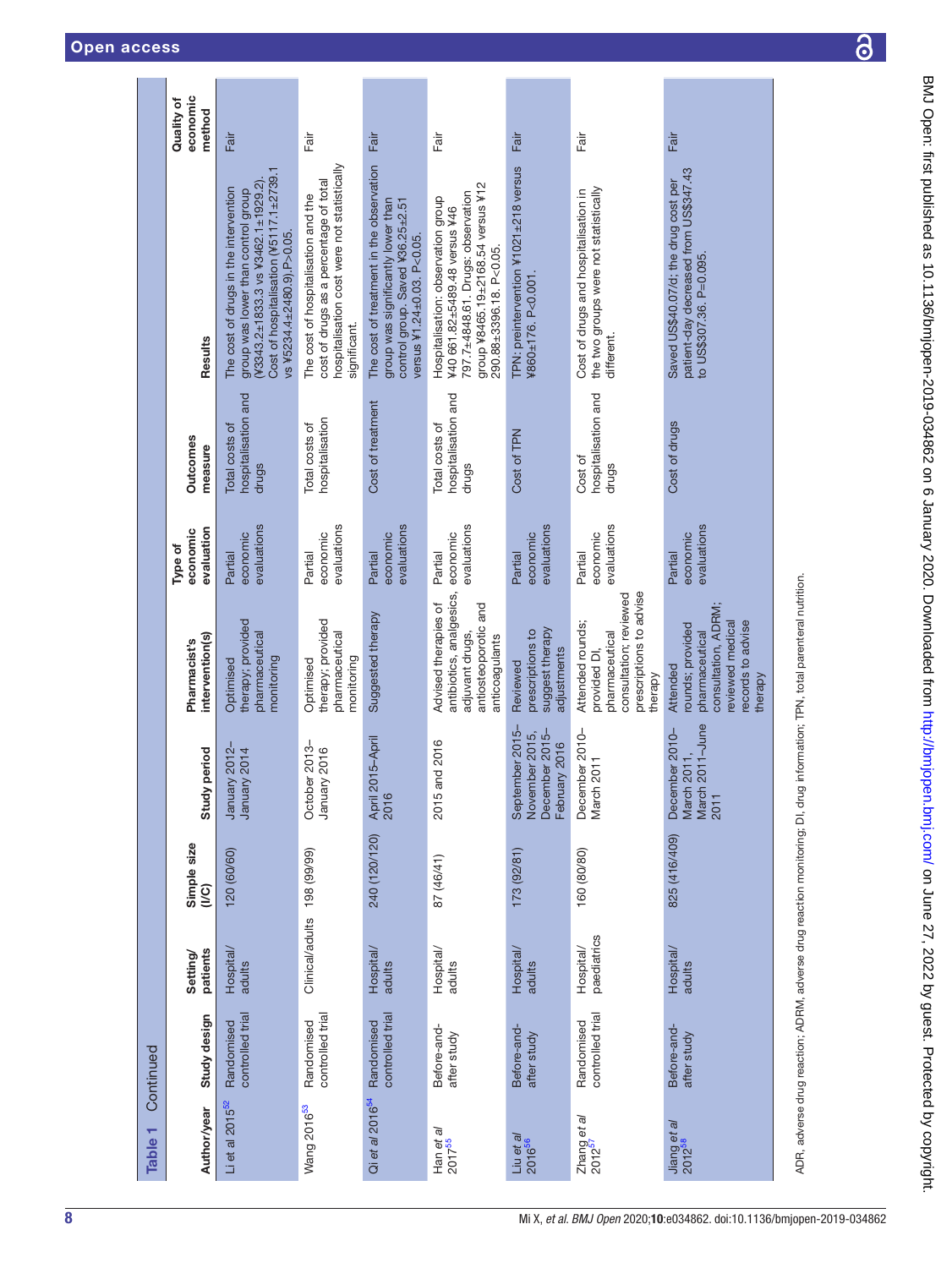<span id="page-8-0"></span>

| Table 2                              |                                                      | Risk of bias for randomised controlled trials        |                                                                           |                                                                 |                                                             |                                                   |               |
|--------------------------------------|------------------------------------------------------|------------------------------------------------------|---------------------------------------------------------------------------|-----------------------------------------------------------------|-------------------------------------------------------------|---------------------------------------------------|---------------|
| <b>Study ID</b>                      | Random<br>sequence<br>generation<br>(selection bias) | <b>Allocation</b><br>concealment<br>(selection bias) | <b>Blinding of</b><br>participants<br>and personnel<br>(performance bias) | <b>Blinding of</b><br>outcome<br>assessment<br>(detection bias) | Incomplete<br>outcome data<br>addressed<br>(attrition bias) | <b>Selective</b><br>reporting<br>(reporting bias) | Other<br>bias |
| Shen et al $2011^{19}$ U             |                                                      |                                                      | H                                                                         |                                                                 |                                                             |                                                   |               |
| Yang et al 2016 <sup>20</sup> U      |                                                      | U                                                    | U                                                                         | U                                                               |                                                             |                                                   |               |
| Xu 2017 <sup>21</sup>                | L                                                    | U                                                    | H                                                                         | U                                                               |                                                             |                                                   |               |
| He et al $2017^{22}$                 | L                                                    |                                                      | H                                                                         | U                                                               |                                                             |                                                   |               |
| Wang 2017 <sup>23</sup>              | $\cup$                                               |                                                      | H                                                                         | $\cup$                                                          |                                                             |                                                   |               |
| Kadier and Tan<br>2016 <sup>24</sup> | U                                                    | U                                                    | H                                                                         | U                                                               |                                                             | U                                                 |               |
| Li et al $2011^{42}$                 | $\cup$                                               | $\cup$                                               | $\cup$                                                                    | $\cup$                                                          |                                                             |                                                   |               |
| Chen 2016 <sup>43</sup>              |                                                      |                                                      | H                                                                         | U                                                               |                                                             |                                                   |               |
| Huang and Hu<br>$2013^{44}$          | L                                                    | $\cup$                                               | H                                                                         | U                                                               |                                                             | U                                                 |               |
| Li et al $2015^{52}$                 | L                                                    |                                                      | H                                                                         | U                                                               |                                                             |                                                   |               |
| Wang 2016 <sup>53</sup>              | $\cup$                                               | $\cup$                                               | H                                                                         | U                                                               |                                                             |                                                   |               |
| Qi et al 2016 <sup>54</sup>          |                                                      |                                                      | H                                                                         | U                                                               |                                                             |                                                   |               |
| Zhang et al<br>2012 <sup>57</sup>    |                                                      |                                                      | H                                                                         |                                                                 |                                                             |                                                   |               |

H, high risk;ID, identification; L, low risk; U, unknown.

risk-of-bias assessments in the cohort and before-and-after studies are shown in [table](#page-9-0) 3.

#### Clinical pharmacy interventions

The type of CPS was classified as one of the three following areas: (1) antimicrobial management services $19-41$  (23) (57.5%)) that primarily focused on antimicrobial use and may have included predefined guidelines for the provision of dosing recommendations or the preferred drug; (2) chronic disease state management services $42-51$  $(10 (25\%)$ ) that were primarily directed at patients with a specific disease state or diagnosis, such as a diabetes management programme; and (3) multidimensional clinical pharmaceutical services<sup>[52–58](#page-12-25)</sup> (7 (17.5%)) that encompassed a broad range of activities based on the need of patients. The content of the interventions included the adjustment of dosages; the provision of advice regarding therapeutic drug monitoring; the evaluation of drug history; the provision of drug information to physicians and patients to prevent pharmacological and physicochemical interactions, prescribing and transcription errors and ADEs; the participation in physician rounds; and the implementation and tracking of the use of guidelines regarding the correct use of drugs. In these studies, interventions were generally undertaken by clinical pharmacists and did not involve dispensing services.

#### Economic impact assessment

Three studies were full economic evaluations, using the method of cost-effectiveness analysis.<sup>43 50 51</sup> Others conducted partial economic evaluations that were limited to the direct healthcare costs, estimating the

drug and hospitalisation cost savings only. Most studies (97.5%) did not calculate the pharmacist's labour costs. In addition, only two studies (5%) conducted a sensitivity analysis to account for uncertainty in the estimates of the costs and consequences,. $^{43}$  51<sup>2</sup> An incremental cost–benefit ratio or incremental cost-effectiveness ratio (ICER) was presented in one study.<sup>50</sup> The transferability of results to other settings or countries was not discussed in all the studies' results.

A positive economic benefit associated with pharmacy services was noted in 80% (n=32) of these studies. The other studies (n=8, 20%) also showed lower medical costs due to pharmacist intervention; however, these trials did not find statistically significant differences in the medication costs saved. In the following discussion, we provide a detailed description of these studies categorised by the type of clinical pharmacy intervention.

#### Economic impact of antimicrobial management

Twenty-three studies on CPS included antimicrobial management, and the interventions were conducted in hospitals.<sup>19–41</sup> All of these assessments were partial economic evaluations; among them, 21 studies with a control group applied statistics to compare the two groups, with economic outcomes showing that pharmacists providing antimicrobial management services led to overall cost savings (including the cost of antibacterial drugs, hospitalisation expenses and total treatment costs) in the intervention groups, and the results showed a significant difference  $(p<0.05)$ .<sup>19-39</sup> Another two studies also showed that antibiotic costs decreased but were not reported as a statistically significantly different.<sup>[40 41](#page-12-13)</sup>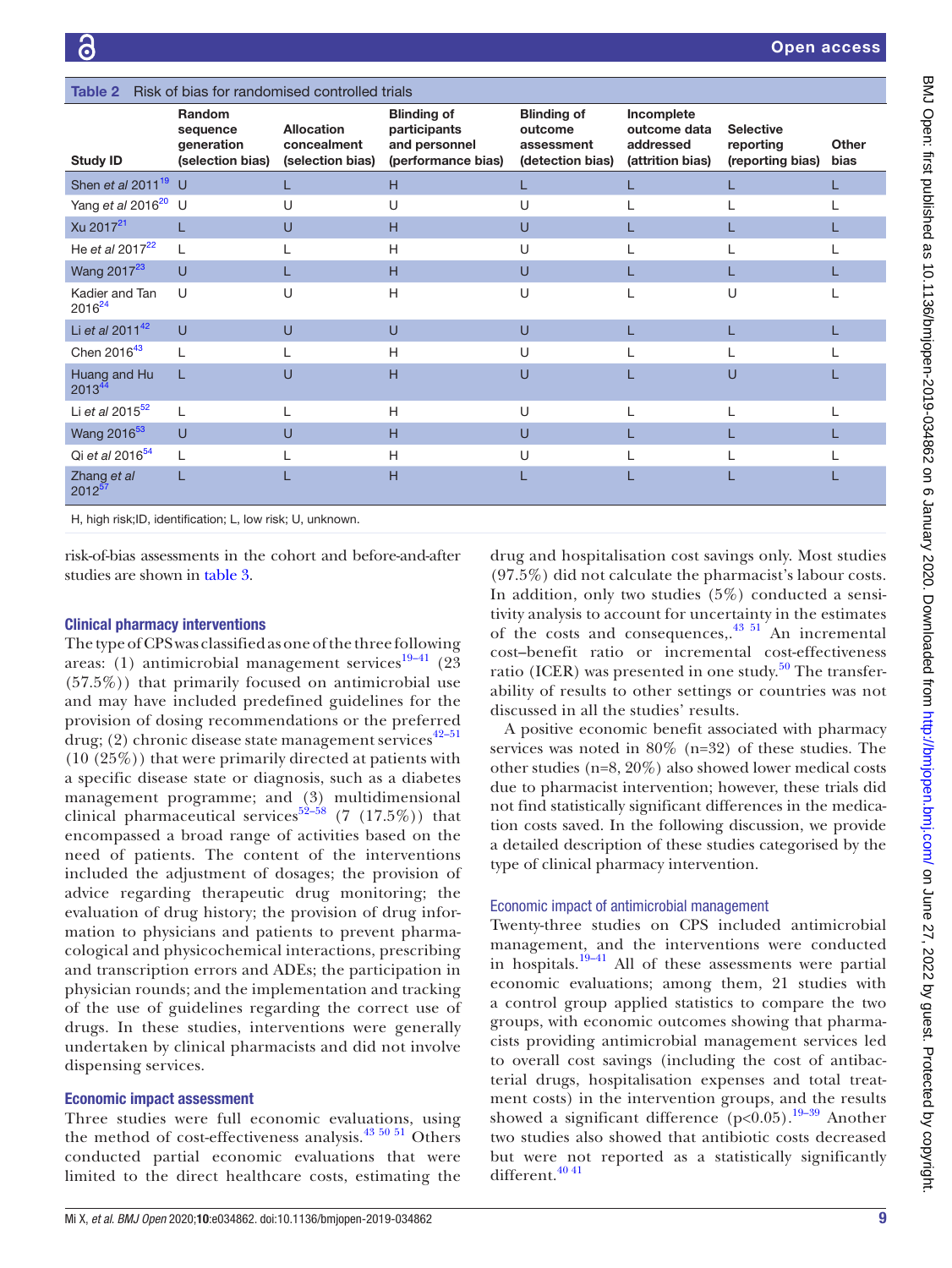| Table 3                          | Risk of bias for cohort and before-and-after stud         |                                       | ies                           |                                                                                                                                                                                                                                |                                                                                        |                                       |                                                        |                                         |                          |
|----------------------------------|-----------------------------------------------------------|---------------------------------------|-------------------------------|--------------------------------------------------------------------------------------------------------------------------------------------------------------------------------------------------------------------------------|----------------------------------------------------------------------------------------|---------------------------------------|--------------------------------------------------------|-----------------------------------------|--------------------------|
| Study ID                         | Representativeness of<br>the exposed cohort*<br>Selection | Selection of the no<br>exposed cohort | Ascertainment of<br>exposure‡ | Demonstration that outcome<br>of interest was not present<br>at start of study§                                                                                                                                                | Comparability of cohorts<br>design or analysis<br>on the basis of the<br>Comparability | Assessment of<br>outcome**<br>Outcome | enough for outcomes<br>Was follow-up long<br>to occur† | Adequacy of<br>follow-up of<br>cohorts# | Total number of<br>stars |
| Peng 2017 <sup>25</sup>          | $\Omega$                                                  | $\mathfrak{a}$                        | $\mathfrak{a}$                | $\mathbf{\Omega}$                                                                                                                                                                                                              | $\mathbf{\Omega}$                                                                      | $\mathbf{\Omega}$                     | $\mathfrak{a}$                                         | $\circ$                                 | ******                   |
| Cai et al 2015 <sup>26</sup>     | $\mathbf \Omega$                                          | $\varpi$                              | α                             | $\mathbf \Omega$                                                                                                                                                                                                               | $\mathbf \Omega$                                                                       | $\mathbf \Omega$                      | $\varpi$                                               | $\circ$                                 | ******                   |
| Ren and Pu 2016 <sup>2</sup>     | $\mathbf{\Omega}$                                         | $\varpi$                              | $\omega$                      | $\mathbf{\Omega}$                                                                                                                                                                                                              | $\circ$                                                                                | $\Omega$                              | $\omega$                                               | $\varpi$                                | *******                  |
| Zhang et al 2013 <sup>28</sup>   | $\mathbf \Omega$                                          | α                                     | a                             | Ω                                                                                                                                                                                                                              | $\Omega$                                                                               | $\Omega$                              | Ω                                                      | a                                       | ******                   |
| Du 2016 <sup>29</sup>            | $\mathbf{\Omega}$                                         | $\varpi$                              | $\varpi$                      | $\varpi$                                                                                                                                                                                                                       | $\Omega$                                                                               | $\Omega$                              | $\varpi$                                               | $\sigma$                                | ********                 |
| Xu 2016 <sup>30</sup>            | $\mathbf \Omega$                                          | $\varpi$                              | α                             | $\mathbf \Omega$                                                                                                                                                                                                               | $\circ$                                                                                | $\mathbf \Omega$                      | a                                                      | a                                       | ******                   |
| $Lv$ et al 2011 $31$             | $\mathbf{\Omega}$                                         | $\mathfrak{a}$                        | $\omega$                      | $\mathbf{\Omega}$                                                                                                                                                                                                              | $\circ$                                                                                | $\mathbf{\Omega}$                     | $\omega$                                               | $\omega$                                | *******                  |
| Huang et al 2014 <sup>32</sup>   | $\mathbf \Omega$                                          | a                                     | α                             | $\mathbf \Omega$                                                                                                                                                                                                               | $\mathbf \Omega$                                                                       | $\mathbf \Omega$                      | $\mathbf \Omega$                                       | a                                       | ******                   |
| Liu et al 2011 $33$              | $\mathbf{\Omega}$                                         | $\varpi$                              | $\varpi$                      | $\mathbf{\Omega}$                                                                                                                                                                                                              | $\circ$                                                                                | ٩                                     | $\varpi$                                               | ٩                                       | *******                  |
| Hao 2016 <sup>34</sup>           | $\mathbf \Omega$                                          | a                                     | a                             | $\mathbf \Omega$                                                                                                                                                                                                               | $\mathbf \Omega$                                                                       | $\mathbf \Omega$                      | Q                                                      | $\mathbf \Omega$                        | ******                   |
| Li and Yang 2014 <sup>35</sup>   | $\mathbf{\Omega}$                                         | $\mathfrak{a}$                        | $\omega$                      | $\Omega$                                                                                                                                                                                                                       | $\circ$                                                                                | $\Omega$                              | $\mathfrak{a}$                                         | $\mathfrak{a}$                          | *******                  |
| Feng 2014 <sup>36</sup>          | $\mathbf \Omega$                                          | a                                     | α                             | $\mathbf \Omega$                                                                                                                                                                                                               | $\circ$                                                                                | $\mathbf \Omega$                      | a                                                      | a                                       | ******                   |
| Chu 2016 <sup>37</sup>           | $\mathbf{\Omega}$                                         | $\varpi$                              | $\omega$                      | $\Omega$                                                                                                                                                                                                                       | $\circ$                                                                                | $\Omega$                              | $\omega$                                               | $\mathfrak{a}$                          | ******                   |
| Gan 2016 <sup>38</sup>           | P                                                         | a                                     | a                             | ٩                                                                                                                                                                                                                              | $\circ$                                                                                | Q.                                    | a                                                      | ℧                                       | *****                    |
| Tao and Hu 2014 <sup>39</sup>    | $\mathbf{\Omega}$                                         | $\varpi$                              | a                             | $\mathfrak{a}$                                                                                                                                                                                                                 | $\circ$                                                                                | $\Omega$                              | a                                                      | a                                       | *******                  |
| Guo 2015 <sup>40</sup>           | $\mathbf \Omega$                                          | a                                     | a                             | Δ                                                                                                                                                                                                                              | $\circ$                                                                                | $\mathbf \Omega$                      | a                                                      | a                                       | ******                   |
| $Z$ hou et al $201541$           | $\Omega$                                                  | $\omega$                              | a                             | $\mathbf{\Omega}$                                                                                                                                                                                                              | $\Omega$                                                                               | $\mathbf{\Omega}$                     | a                                                      | $\circ$                                 | *******                  |
| Chen and Su 2016 <sup>45</sup>   | q                                                         | a                                     | a                             | q                                                                                                                                                                                                                              | $\circ$                                                                                | $\mathbf \Omega$                      | a                                                      | $\circ$                                 | *****                    |
| Wu et al 2016 <sup>46</sup>      | $\mathbf{\Omega}$                                         | $\alpha$                              | a                             | $\mathbf{\Omega}$                                                                                                                                                                                                              | $\mathbf{\Omega}$                                                                      | $\mathbf{\Omega}$                     | a                                                      | $\alpha$                                | *******                  |
| Jiang et al 2017 <sup>47</sup>   | $\mathbf \Omega$                                          | α                                     | a                             | $\mathbf \Omega$                                                                                                                                                                                                               | $\circ$                                                                                | $\mathbf \Omega$                      | $\mathbf \Omega$                                       | a                                       | *****                    |
| Xin et al 2013 <sup>48</sup>     | $\mathbf{\Omega}$                                         | $\alpha$                              | a                             | $\mathbf{\Omega}$                                                                                                                                                                                                              | $\circ$                                                                                | $\Omega$                              | a                                                      | a                                       | *******                  |
| Xin et al 2014 <sup>49</sup>     | $\mathbf \Omega$                                          | α                                     | a                             | $\mathbf \Omega$                                                                                                                                                                                                               | $\Omega$                                                                               | $\Omega$                              | a                                                      | τ                                       | *****                    |
| Long et al 2014 <sup>50</sup>    | $\mathbf{\Omega}$                                         | $\omega$                              | $\omega$                      | ٩                                                                                                                                                                                                                              | $\circ$                                                                                | ٩                                     | $\omega$                                               | ٩                                       | *******                  |
| Chen and Zhao 2014 <sup>51</sup> | $\mathbf \Omega$                                          | $\varpi$                              | a                             | $\mathbf \Omega$                                                                                                                                                                                                               | $\mathbf \Omega$                                                                       | $\mathbf \Omega$                      | a                                                      | a                                       | *******                  |
| Han et al 2017 <sup>55</sup>     | $\mathbf{\Omega}$                                         | $\varpi$                              | $\omega$                      | ٩                                                                                                                                                                                                                              | $\circ$                                                                                | $\mathbf{\Omega}$                     | $\omega$                                               | $\omega$                                | *******                  |
| Liu et al 2016 <sup>56</sup>     | $\mathbf \Omega$                                          | $\varpi$                              | α                             | $\mathbf \Omega$                                                                                                                                                                                                               | $\circ$                                                                                | $\mathbf \Omega$                      | α                                                      | α                                       | ******                   |
| Jiang et al 2012 <sup>58</sup>   | $\mathbf{D}$                                              | $\varpi$                              | $\omega$                      | $\mathbf{\Omega}$                                                                                                                                                                                                              | $\mathbf{\Omega}$                                                                      | $\mathbf{\Omega}$                     | $\omega$                                               | $\varpi$                                | *******                  |
|                                  |                                                           |                                       |                               | a truly representative of the average (describe) in the community k, b. somewhat representative of the average in the community k, c. selected group of users, for example, nurses, volunteers; d: no description of the deriv |                                                                                        |                                       |                                                        |                                         |                          |

‡a: secure record (eg, surgical records)★; b: structured interview ★; c: written self-report; d: no description.

§a: yes ★; b: no.

¶a: study controls for age (select the most important factor) ★; b: study controls for any additional factor (This criteria could be modified to indicate specific control for a second important factor), c: unclearly, the

<span id="page-9-0"></span>\*\*a: independent blind assessment ★; b: record linkage★; c: self-report; d: no description.

††a: yes (select an adequate follow-up period for outcome of interest) ★; b: no.

tta: complete follow-up—all subjects lost to follow-up unlikely to introduce bias—small number lost follow-up, or description provided of those lost★: c: follow-up rate <40% feelect and addeptate ho elsectphon of those lo

 $\overline{\partial}$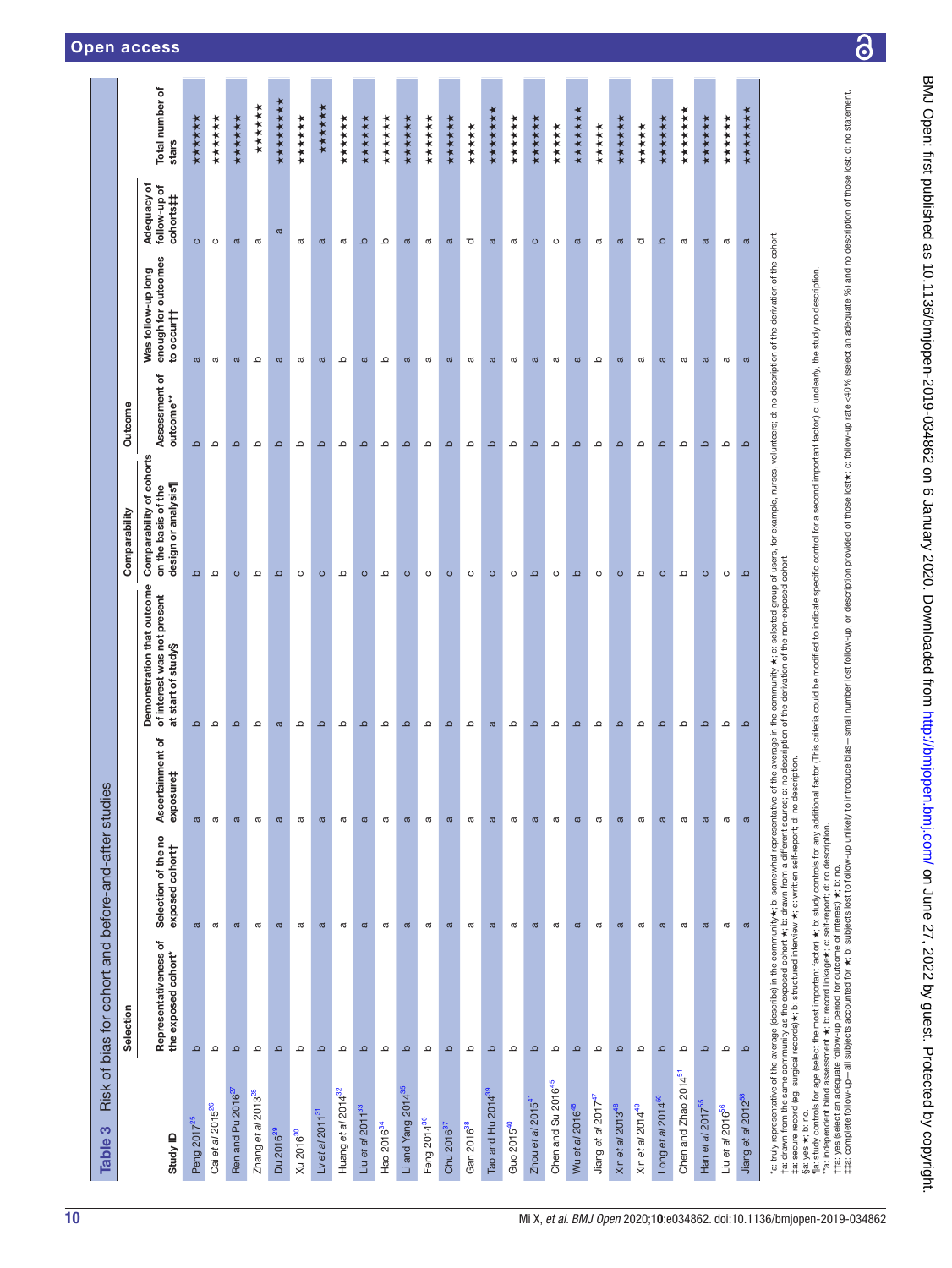#### Economic impact of chronic disease state management

Ten studies described three disease state management programmes (tuberculosis, diabetes and hyperten- $\sinh^{-42-51}$  Among them, three studies were full economic evaluations, and all of them used cost-effectiveness analyses.<sup>[43 50 51](#page-12-16)</sup> The pharmacist provision of education to patients with diabetes resulted in a cost-effectiveness ratio (CER) of 21.98 in comparison with the control group (22.27) and the ICER was 21.02, which showed a positive economic outcome based on the estimated cost of providing the service.<sup>50</sup> A stewardship programme provided for hypertension was investigated, and the study reported a reduction in the CER (pharmacist present 1627.0 vs no pharmacist 2654.6,  $p<0.05$ ) when pharmacists were included as a part of a multidisciplinary team.[43](#page-12-16) Another study showed a substantial decline in the CER compared with before an intervention occurred (intervention 275. 4 vs no intervention 384. 5), and the CPS improved the effect of the treatment on patients with diabetes mellitus in the community, thereby reducing the cost of treatment.<sup>[51](#page-12-24)</sup> Other studies were partial economic evaluations, and they only reported the cost of treatment (including drug charges and hospitalisation expenses), which were reduced after intervention. Service costs were considered in one study, $50$  but the other studies omitted them.

#### Economic impact of multidimensional CPS

There were seven studies on such pharmaceutical services. All of them were partial economic evaluations, which only reported decreased medical costs, and four of the studies showed no statistically significant differences, although medical costs decreased due to pharmaceutical interventions in the results. $52\frac{53\frac{57}{58}}$  The cost of providing the service was not stated in all studies.

The detailed economic results of each study are shown in [table](#page-3-0) 1.

#### **DISCUSSION**

In this systematic review, a positive economic benefit associated with CPS was noted in 80% (n=32) of the articles, showing that CPS were associated with cost savings. The context of CPS has been expanding from medication dispensing towards providing individualised care in China. The types of services include antimicrobial management, chronic disease state management and multidimensional clinical pharmaceutical services, and the interventions are concentrated in hospitals and community clinics. However, compared with studies from other countries, the types of services provided in China and the settings of the interventions show a lack of diversity. For example, an economic assessment of the CPS in the USA by the ACCP showed that types of CPS also included health screening services, laboratory testing services, wellness programmes, immunisation services and medication therapy management. In addition, studies in the USA evaluated interventions in community settings, clinics, long-term monitoring institutions, rehabilitation organisations and so on.<sup>39</sup> Faced with China's current healthcare reform, increasing numbers of hospitals are paying more attention to the development of CPS with the hope that pharmacists can provide more correct guidance regarding drug use, thereby saving medical resources. By expanding the breadth of CPS, further economic savings could be garnered; however, the evaluation of services in other settings, such as the community, will be needed to determine if similar savings are obtained.

CPS are still in the early stages of development in China, and the number of studies on the economic evaluation of pharmaceutical services has only gradually increased since 2010. Most of the included studies focused on adults. Among the included studies, 80% reported a positive economic benefit associated with CPS, but only four (10%) of the studies were 'good quality'. Most of the studies were partial economic evaluations that cited clinical effects as the main outcome, and the economic outcome was added as an afterthought; these studies only reported direct cost savings, for example, hospitalisation and drug-related cost savings. In addition, these studies did not calculate hidden costs and potential savings; only one study took into account the pharmacist's labour costs and time input. When input costs are not appropriately estimated, it leads to the overestimation of the cost savings, rendering it impossible to make an informed decision regarding the true value of CPS. Future economic evaluations should pay more attention to paediatric populations and conduct full economic evaluations in which all relevant direct healthcare costs and the indirect costs of productivity loss are considered and measured, including pharmacist employment costs.

CPS have existed in China for more than 20 years, and there is a vast body of original research about the economic impact of pharmacy services. However, to the best of our knowledge, the present study is the first to systematically review the economic evaluation literature on CPS in China. The results of this study showed that CPS have resulted in beneficial outcomes for patients, such as reducing drug costs, the length of stay and the cost of treatment; in addition, one pilot programme showed that nearly all directors of hospitals, doctors, pharmacy directors and patients surveyed (n=207) supported the role of clinical pharmacists[.59](#page-12-32) However, whether and how to 'pay pharmacists for patient care' is still an area of debate. Our research provides information that can be used by healthcare administrators regarding the potential return on investment afforded by CPS. This information can help guide those responsible for allocating medical resources when faced with reforms of the healthcare system and skyrocketing healthcare costs. This work further highlights the gaps in knowledge where further research is needed, forming the foundation for designing future economic evaluations of pharmacy interventions in the region.

This review has some limitations. First, in the process of study selection, some grey articles were unavailable and not included in this review. Second, this study might be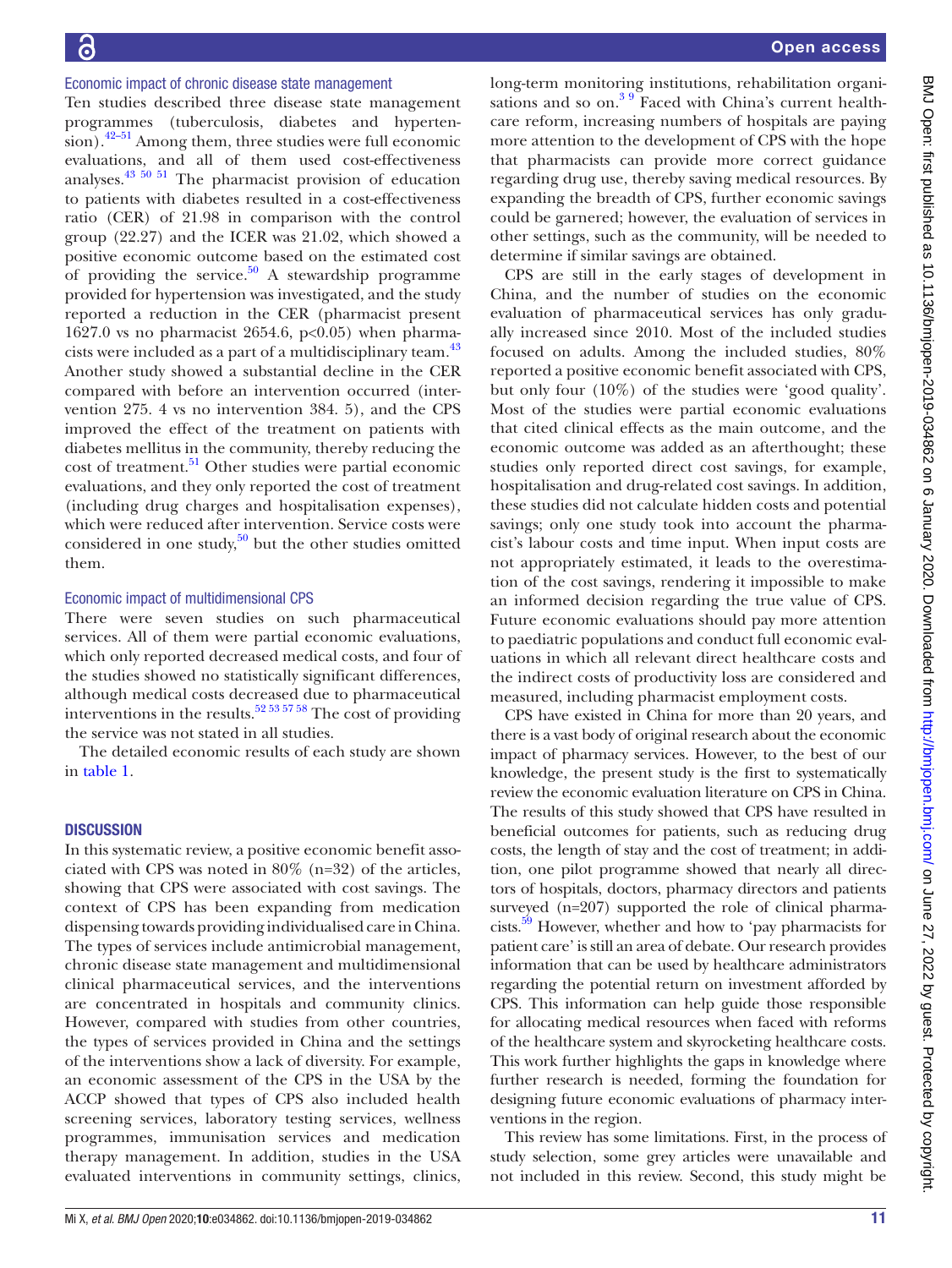#### Open access

affected by publication bias, as negative or non-significant results may have remained unpublished. Third, the literature search was conducted until January 2018; next, we will update the literature review every 3 years. Fourth, the included studies were conducted in different hospitals, with different kinds of patient and various interventions, making it difficult to compare the results and preventing the performance of a meta-analysis. Therefore, we qualitatively analysed the results. In addition, most included studies were partial economic evaluations and had a risk of bias. Among the included RCTs, 46.2% (n=6) had selection bias (random sequence generation and allocation concealment). Many articles reported that they used randomisation methods; however, some of them did not clearly report the randomisation approach, which may reduce the credibility of the evaluation findings. Furthermore, sensitivity analyses were not considered in many studies because the changes in parameter values could result in different results and conclusions. All cohort studies used retrospective experimental designs with the recommended methods for collecting and reporting economic information. Future studies should adopt full economic evaluations in which all relevant costs and outcomes are considered and measured. Furthermore, efforts should be made to improve the quality of the studies to decrease the risk of bias. All guidelines available regarding the design and reporting of economic evaluations should be used by authors when developing the economic portion of their studies. $60$ 

#### **CONCLUSION**

Clinical pharmacy interventions are associated with cost savings. However, most studies had limitations in their methodological quality and applicability to current practice. Compared with CPS and the evaluations of CPS in other countries, the types of pharmaceutical services in China were limited, and most studies adopted partial economic evaluations. It is suggested that new pharmaceutical services be included in future studies and that full economic evaluations capturing both expenses and cost savings be conducted to promote the development of pharmaceutical care.

Contributors XM, XS and LZ performed research design. XM, XS and ZL performed research execution. XM, XS, XW and PZ performed data analysis. XM, XS and YZ performed manuscript preparation.

Funding This work was supported by the Department of science and technology of Shaanxi Province [2019SF-188] and the Shaanxi Provincial People's Hospital [2016YX-11]

Competing interests None declared.

Patient consent for publication Not required.

Provenance and peer review Not commissioned; externally peer reviewed.

Data availability statement No data are available.

Open access This is an open access article distributed in accordance with the Creative Commons Attribution Non Commercial (CC BY-NC 4.0) license, which permits others to distribute, remix, adapt, build upon this work non-commercially, and license their derivative works on different terms, provided the original work is properly cited, appropriate credit is given, any changes made indicated, and the use is non-commercial. See: <http://creativecommons.org/licenses/by-nc/4.0/>.

#### ORCID iD

Yan Zuo<http://orcid.org/0000-0001-8607-9626>

#### **REFERENCES**

- <span id="page-11-0"></span>1 Hepler CD, Strand LM. Opportunities and responsibilities in pharmaceutical care. *[Am J Hosp Pharm](http://dx.doi.org/10.1093/ajhp/47.3.533)* 1990;47:533–43.
- <span id="page-11-1"></span>Pharmacy A COC, American College of Clinical Pharmacy. The definition of clinical pharmacy. *[Pharmacotherapy](http://dx.doi.org/10.1592/phco.28.6.816)* 2008;28:816–7.
- <span id="page-11-2"></span>3 Touchette DR, Doloresco F, Suda KJ, *et al*. Economic evaluations of clinical pharmacy services: 2006-2010. *[Pharmacotherapy](http://dx.doi.org/10.1002/phar.1414)* 2014;34:771–93.
- 4 Nicolas A, Eickhoff C, Griese N, *et al*. Drug-Related problems in prescribed medicines in Germany at the time of dispensing. *[Int J Clin](http://dx.doi.org/10.1007/s11096-013-9769-9)  [Pharm](http://dx.doi.org/10.1007/s11096-013-9769-9)* 2013;35:476–82.
- <span id="page-11-3"></span>5 De Rijdt T, Willems L, Simoens S. Economic effects of clinical pharmacy interventions: a literature review. *[Am J Health Syst Pharm](http://dx.doi.org/10.2146/ajhp070506)* 2008;65:1161–72.
- <span id="page-11-4"></span>6 Pickard AS, Hung S-Y. An update on evidence of clinical pharmacy services' impact on health-related quality of life. *[Ann Pharmacother](http://dx.doi.org/10.1345/aph.1G653)* 2006;40:1623–34.
- <span id="page-11-5"></span>7 Burki T. China faces challenges to fix its pharmaceutical system. *[The](http://dx.doi.org/10.1016/S0140-6736(16)32138-9)  [Lancet](http://dx.doi.org/10.1016/S0140-6736(16)32138-9)* 2017;389:353–4.
- <span id="page-11-6"></span>Perraudin C, Bugnon O, Pelletier-Fleury N. Expanding professional pharmacy services in European community setting: is it costeffective? A systematic review for health policy considerations. *[Health Policy](http://dx.doi.org/10.1016/j.healthpol.2016.09.013)* 2016;120:1350–62.
- <span id="page-11-7"></span>9 Perez A, Doloresco F, Hoffman JM, *et al*. Economic evaluations of clinical pharmacy services: 2001–2005. *[Pharmacotherapy](http://dx.doi.org/10.1592/phco.29.1.128)* 2009;29:128.
- 10 Chisholm-Burns MA, Graff Zivin JS, Lee JK, *et al*. Economic effects of pharmacists on health outcomes in the United States: a systematic review. *[Am J Health Syst Pharm](http://dx.doi.org/10.2146/ajhp100077)* 2010;67:1624–34.
- 11 Schumock GT, Pickard AS. Comparative effectiveness research: relevance and applications to pharmacy. *J* 2009;66:1278–86.
- <span id="page-11-8"></span>12 Penm J, Li Y, Zhai S, *et al*. The impact of clinical pharmacy services in China on the quality use of medicines: a systematic review in context of China's current healthcare reform. *[Health Policy Plan](http://dx.doi.org/10.1093/heapol/czt067)* 2014;29:849–72.
- <span id="page-11-9"></span>13 Ministry of Health of the People's Republic of China. Policy on pharmacy administration in health care facilities, 2011(in Chinese). Available: [http://www.moh.gov.cn/mohyzs/s3585/201103/51113.](http://www.moh.gov.cn/mohyzs/s3585/201103/51113.shtml) [shtml](http://www.moh.gov.cn/mohyzs/s3585/201103/51113.shtml) [Accessed 26 December 2018].
- <span id="page-11-10"></span>14 National Health Commission of the People's Republic of China. Standard for prescription review in medical institutions, 2018. Available: <http://www.nhc.gov.cn/> [Accessed 26 Dec 2018].
- <span id="page-11-11"></span>15 Moher D, Liberati A, Tetzlaff J, *et al*. Preferred reporting items for systematic reviews and meta-analyses: the PRISMA statement. *[PLoS](http://dx.doi.org/10.1371/journal.pmed.1000097)  [Med](http://dx.doi.org/10.1371/journal.pmed.1000097)* 2009;6:e1000097.
- <span id="page-11-12"></span>16 Drummond M, O'Brien B, Stoddart G, *et al*. Methods for the economic evaluations of health care programs. *Oup Catalogue* 2005;41.
- <span id="page-11-13"></span>17 Higgins J, Green S. Cochrane Handbook for Systematic Reviews of Interventions [Access the Cochrane Handbook for Systematic Reviews of Interventions], 2011.
- <span id="page-11-14"></span>18 Wells GA, Shea BJ, O'Connell D, *et al*. The Newcastle–Ottawa scale (NOS) for assessing the quality of Non-Randomized studies in metaanalysis. *Applied Engineering in Agriculture* 2012;18:727–34.
- <span id="page-11-15"></span>19 Shen J, Sun Q, Zhou X, *et al*. Pharmacist interventions on antibiotic use in inpatients with respiratory tract infections in a Chinese Hospital. *[Int J Clin Pharm](http://dx.doi.org/10.1007/s11096-011-9577-z)* 2011;33:929–33.
- <span id="page-11-16"></span>20 Yang Y. Significance assessment of clinical rational application of antibiotics and pharmaceutical intervention. *Journal of Clinical Medical* 2016;3.
- <span id="page-11-17"></span>21 Xu Y. Pharmacy intervention impact analysis on the rational application of antibiotics. *Journal of North Pharmacy* 2017;14.
- <span id="page-11-18"></span>22 He Z, Li J, You Q, *et al*. Evaluation analysis of pharmaceutical intervention on perioperative antibiotic use in patients with type I incision. *China Modern Medicine* 2017;24:143–57.
- <span id="page-11-19"></span>23 Wang Y. Analysis of the effect of pharmaceutical intervention on the use of antibiotics in respiratory medicine. *World Latest Medicine Information* 2017;17.
- <span id="page-11-20"></span>24 Kadier A, Tan X. Influence analysis of pharmaceutical intervention on the clinical rational use of antibiotics. *China Continuing Medical Education* 2016;8:171–2.
- <span id="page-11-21"></span>25 Peng M. Influencing factors of irrational use of antibiotics and clinical intervention 2017;35:595–7.
- <span id="page-11-22"></span>26 Cai J, Chen W, Chen X, *et al*. Comparative analysis on application of preventive antibiotics to type I incision operation in pharmaceutical intervention. *Chinese Pharmaceutical Affairs* 2015;29:423–6.